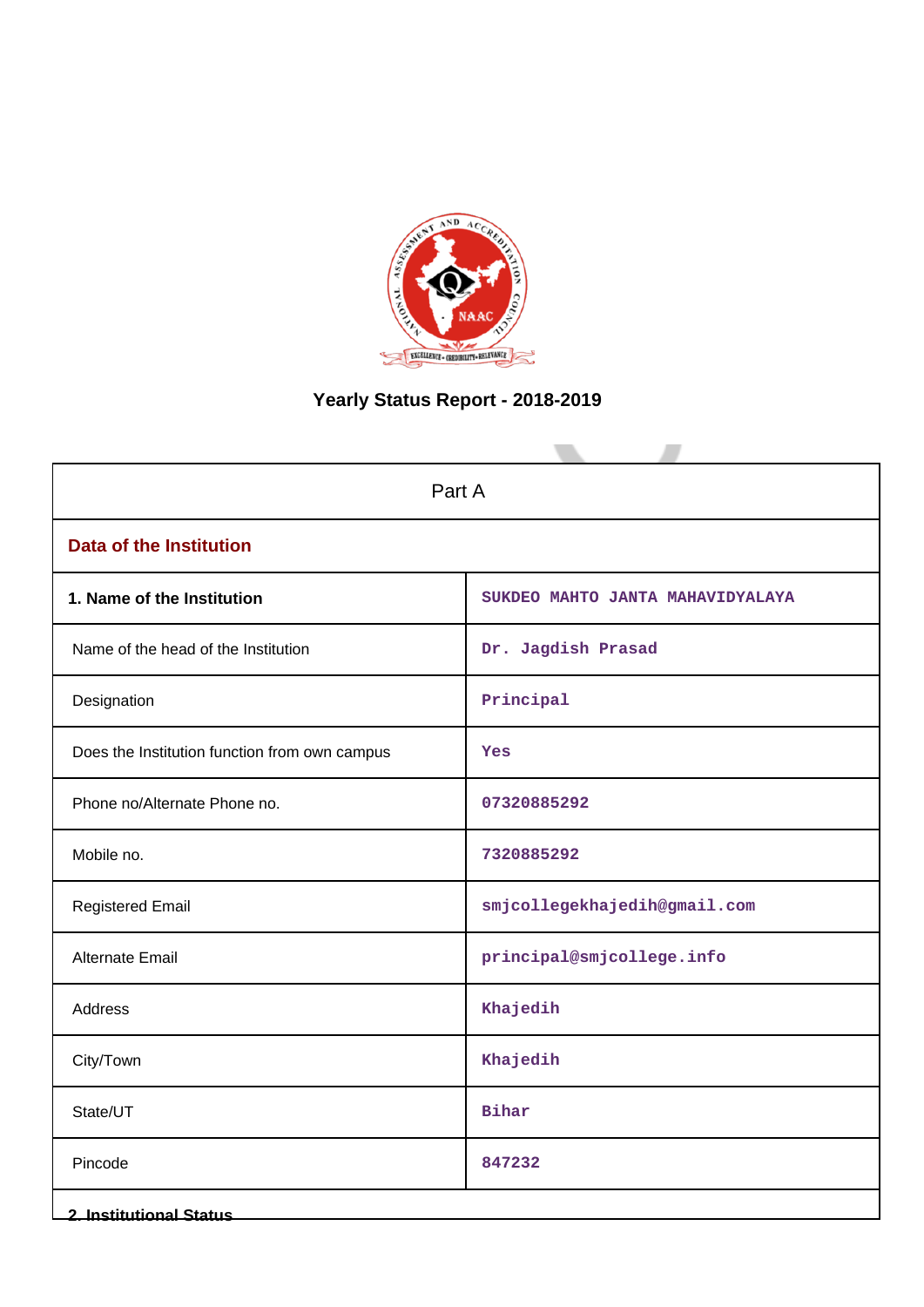| Affiliated / Constituent                                     |       |             | Affiliated                                                                                   |                                       |             |  |  |  |
|--------------------------------------------------------------|-------|-------------|----------------------------------------------------------------------------------------------|---------------------------------------|-------------|--|--|--|
| Type of Institution                                          |       |             | Co-education                                                                                 |                                       |             |  |  |  |
| Location                                                     |       |             | Rural                                                                                        |                                       |             |  |  |  |
| <b>Financial Status</b>                                      |       |             |                                                                                              | Self financed and grant-in-aid        |             |  |  |  |
| Name of the IQAC co-ordinator/Director                       |       |             |                                                                                              | Mr. Vishwa Ranjan Prasad              |             |  |  |  |
| Phone no/Alternate Phone no.                                 |       |             | 07320885292                                                                                  |                                       |             |  |  |  |
| Mobile no.                                                   |       |             | 7320885292                                                                                   |                                       |             |  |  |  |
| <b>Registered Email</b>                                      |       |             |                                                                                              | smjcollegekhajedih@gmail.com          |             |  |  |  |
| <b>Alternate Email</b>                                       |       |             | iqac@smjcollege.info                                                                         |                                       |             |  |  |  |
| 3. Website Address                                           |       |             |                                                                                              |                                       |             |  |  |  |
| Web-link of the AQAR: (Previous Academic Year)               |       |             | http://smjcollege.info/pages.php?Url<br><u>=aqar</u>                                         |                                       |             |  |  |  |
| 4. Whether Academic Calendar prepared during<br>the year     |       |             | <b>No</b>                                                                                    |                                       |             |  |  |  |
| <b>5. Accrediation Details</b>                               |       |             |                                                                                              |                                       |             |  |  |  |
| Cycle                                                        | Grade | <b>CGPA</b> | Year of                                                                                      | Validity                              |             |  |  |  |
|                                                              |       |             | Accrediation                                                                                 | Period From                           | Period To   |  |  |  |
| 1                                                            | в     | 2.09        | 2017                                                                                         | 22-Feb-2017                           | 21-Feb-2022 |  |  |  |
| 6. Date of Establishment of IQAC                             |       |             | $28 - Jun - 2012$                                                                            |                                       |             |  |  |  |
| 7. Internal Quality Assurance System                         |       |             |                                                                                              |                                       |             |  |  |  |
|                                                              |       |             |                                                                                              |                                       |             |  |  |  |
|                                                              |       |             | Quality initiatives by IQAC during the year for promoting quality culture<br>Date & Duration |                                       |             |  |  |  |
| Item /Title of the quality initiative by<br><b>IQAC</b>      |       |             |                                                                                              | Number of participants/ beneficiaries |             |  |  |  |
| Upgradation of Library<br>with Automisation and<br>Barcoding |       |             | $10 - Jan - 2019$<br>5000<br>30                                                              |                                       |             |  |  |  |
| Automation of Admission<br>and Office Process                |       |             | $15 - Jan - 2019$                                                                            | 4000                                  |             |  |  |  |
| Upgradation of Athletics<br>Sports Facilities with           |       |             | 30<br>24-Oct-2018<br>200<br>30                                                               |                                       |             |  |  |  |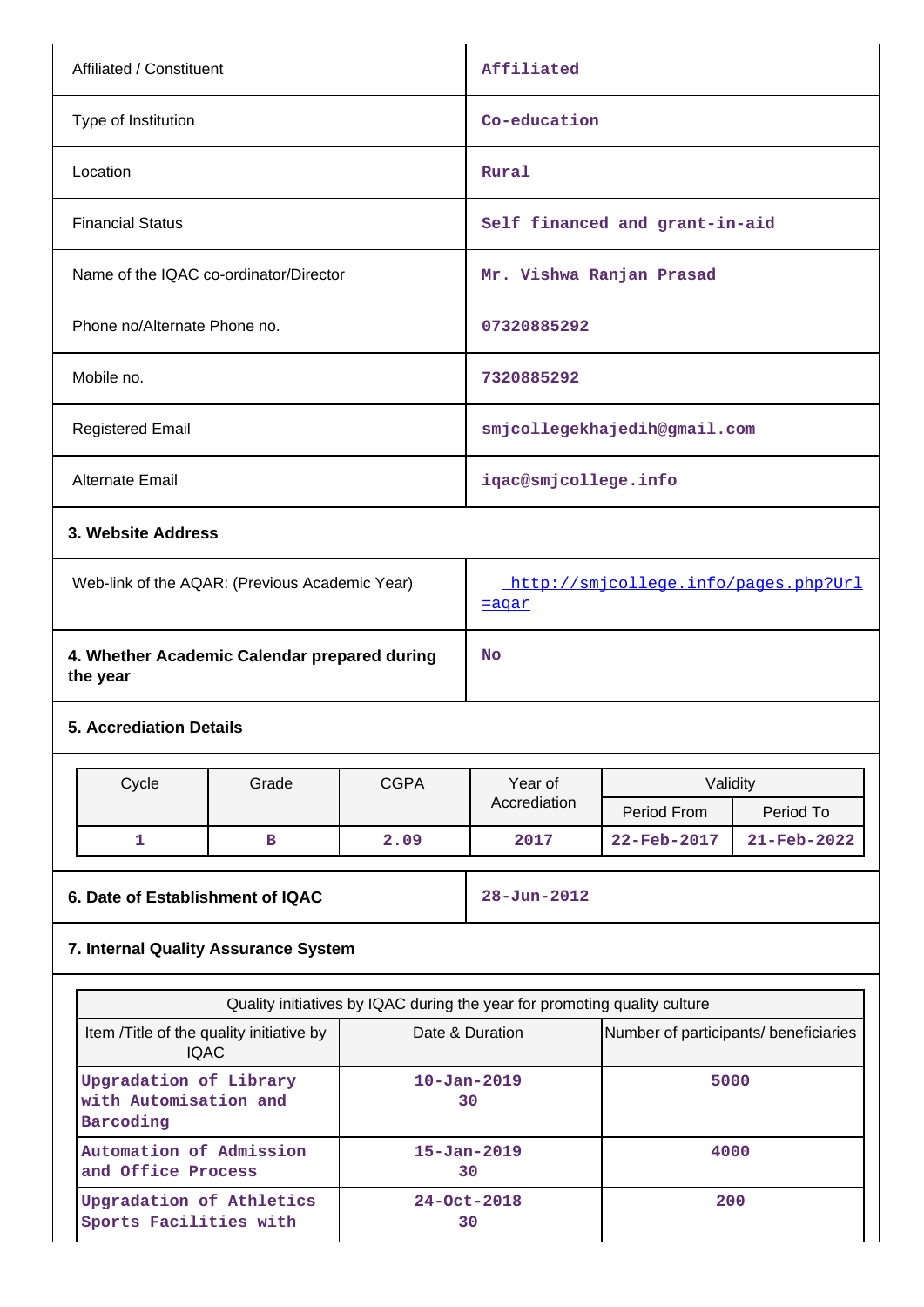| adding more Athletics<br>sports goods.                                                                                                                            |        |                         |                       |         |  |  |  |
|-------------------------------------------------------------------------------------------------------------------------------------------------------------------|--------|-------------------------|-----------------------|---------|--|--|--|
| Installation of Solar<br>Energy System as<br>Alternate Energy Source                                                                                              |        | $20 - Dec - 2018$<br>05 |                       | 500     |  |  |  |
| Organise departmental<br>Seminars and Conferences                                                                                                                 |        | 06-Sep-2018<br>10       |                       | 150     |  |  |  |
| Installation of ICT<br>facilities for Teaching<br>Learning                                                                                                        |        | $07 - Aug - 2018$<br>2  |                       | 50      |  |  |  |
|                                                                                                                                                                   |        | View File               |                       |         |  |  |  |
| 8. Provide the list of funds by Central/ State Government- UGC/CSIR/DST/DBT/ICMR/TEQIP/World<br><b>Bank/CPE of UGC etc.</b><br>Institution/Departmen              | Scheme | <b>Funding Agency</b>   | Year of award with    | Amount  |  |  |  |
| t/Faculty                                                                                                                                                         |        |                         | duration              |         |  |  |  |
| State Govt.                                                                                                                                                       | Grant  | State                   | 2019<br>30            | 1420000 |  |  |  |
|                                                                                                                                                                   |        | View File               |                       |         |  |  |  |
| 9. Whether composition of IQAC as per latest<br><b>NAAC</b> guidelines:                                                                                           |        | No                      |                       |         |  |  |  |
| Upload latest notification of formation of IQAC                                                                                                                   |        | No Files Uploaded !!!   |                       |         |  |  |  |
| 10. Number of IQAC meetings held during the<br>year :                                                                                                             |        | 3                       |                       |         |  |  |  |
| The minutes of IQAC meeting and compliances to the<br>decisions have been uploaded on the institutional<br>website                                                |        | No                      |                       |         |  |  |  |
| Upload the minutes of meeting and action taken report                                                                                                             |        |                         | No Files Uploaded !!! |         |  |  |  |
| 11. Whether IQAC received funding from any of<br>the funding agency to support its activities<br>during the year?                                                 |        | No                      |                       |         |  |  |  |
| 12. Significant contributions made by IQAC during the current year(maximum five bullets)                                                                          |        |                         |                       |         |  |  |  |
| Upgradation of Library with Automisation and Barcoding Atomization of Admission<br>and Office Process Upgradation of Athletics Sports Facilities with adding more |        |                         |                       |         |  |  |  |

**Athletics sports goods. Installation of Solar Energy System as Alternate Energy Source Organise departmental Seminars and Conferences Installation of ICT facilities for Teaching Learning**

[View File](https://assessmentonline.naac.gov.in/public/Postacc/Contribution/5117_Contribution.xlsx)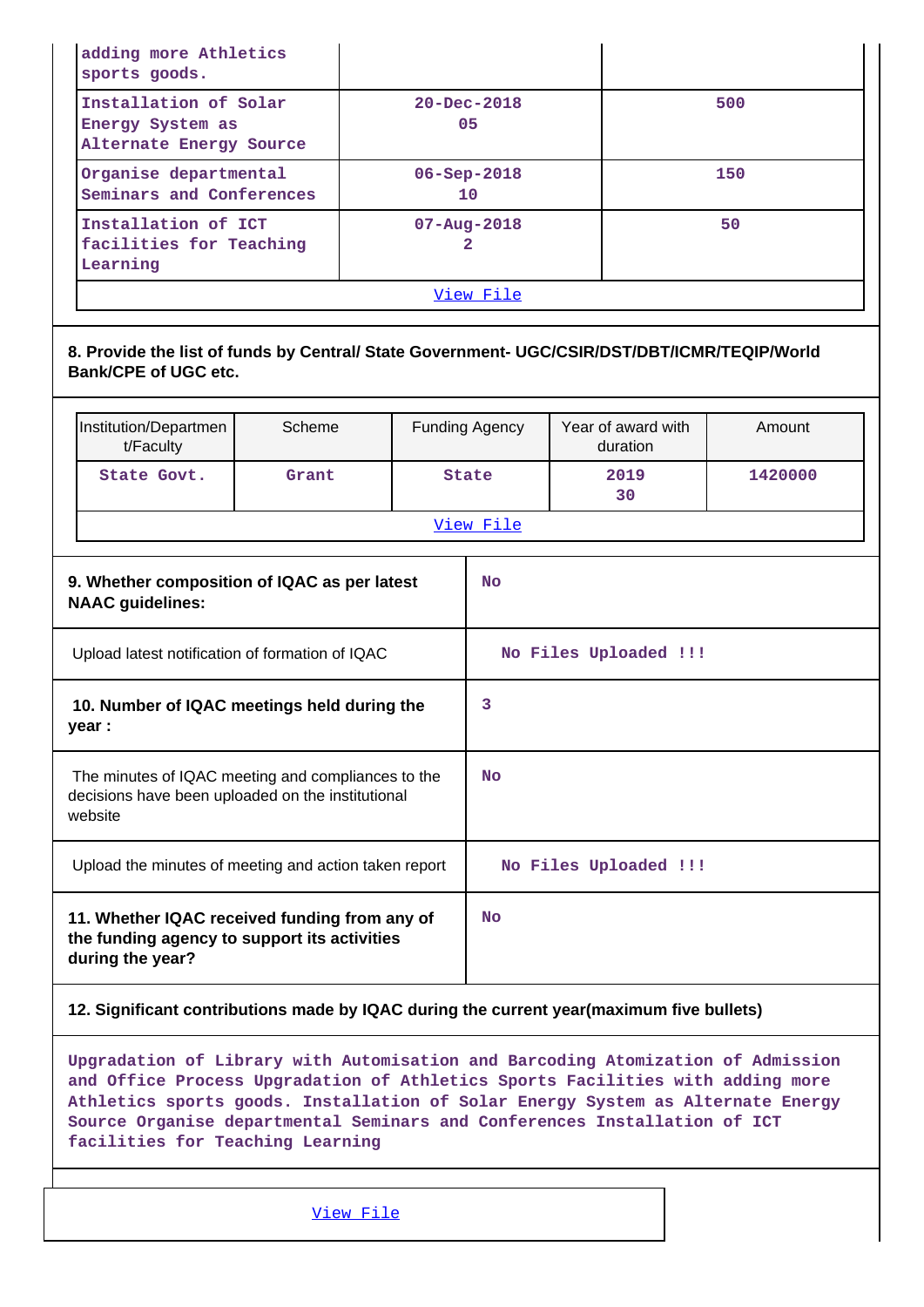**13. Plan of action chalked out by the IQAC in the beginning of the academic year towards Quality Enhancement and outcome achieved by the end of the academic year**

| Plan of Action                                                                                                       | Achivements/Outcomes                                             |
|----------------------------------------------------------------------------------------------------------------------|------------------------------------------------------------------|
| Upgradation of Library with Automation<br>and Barcoding                                                              | Library has been fully automated with<br>barcoding               |
| Automation of Admission and Office<br>Process                                                                        | Online Admission process started and<br>office automated.        |
| Upgradation of Athletics Sports<br>Facilities with adding more Athletics<br>sports goods.                            | Athletics sports facilities upgraded<br>adding more sports goods |
| Installation of Solar Energy System as<br>Alternate Energy Source                                                    | Solar Energy system installed                                    |
| Organise departmental Seminars and<br>Conferences                                                                    | Organised various departmental seminars<br>and conferences       |
| Installation of ICT facilities for<br><b>Teaching Learning</b>                                                       | Installed ICT Facilities for teaching-<br>learning.              |
|                                                                                                                      | View File                                                        |
| 14. Whether AQAR was placed before statutory<br>body?                                                                | <b>No</b>                                                        |
| 15. Whether NAAC/or any other accredited<br>body(s) visited IQAC or interacted with it to<br>assess the functioning? | <b>No</b>                                                        |
| 16. Whether institutional data submitted to<br>AISHE:                                                                | <b>Yes</b>                                                       |
| Year of Submission                                                                                                   | 2019                                                             |
| Date of Submission                                                                                                   | $29 - Jan - 2019$                                                |
| 17. Does the Institution have Management<br><b>Information System?</b>                                               | No                                                               |
|                                                                                                                      | Part B                                                           |

# **CRITERION I – CURRICULAR ASPECTS**

**1.1 – Curriculum Planning and Implementation**

 1.1.1 – Institution has the mechanism for well planned curriculum delivery and documentation. Explain in 500 words

 **This Institution is an affiliated college of Lalit Narayan Mithila University. This College follows a pre- determined syllabus set by the parent University. Periodical innovations are made within these established academic structures, committed to providing complete development for its students in all respect. Timetables, workloads and other supporting administrative tasks are prepared well in advance of teaching session and streamlined for Academic processes. At**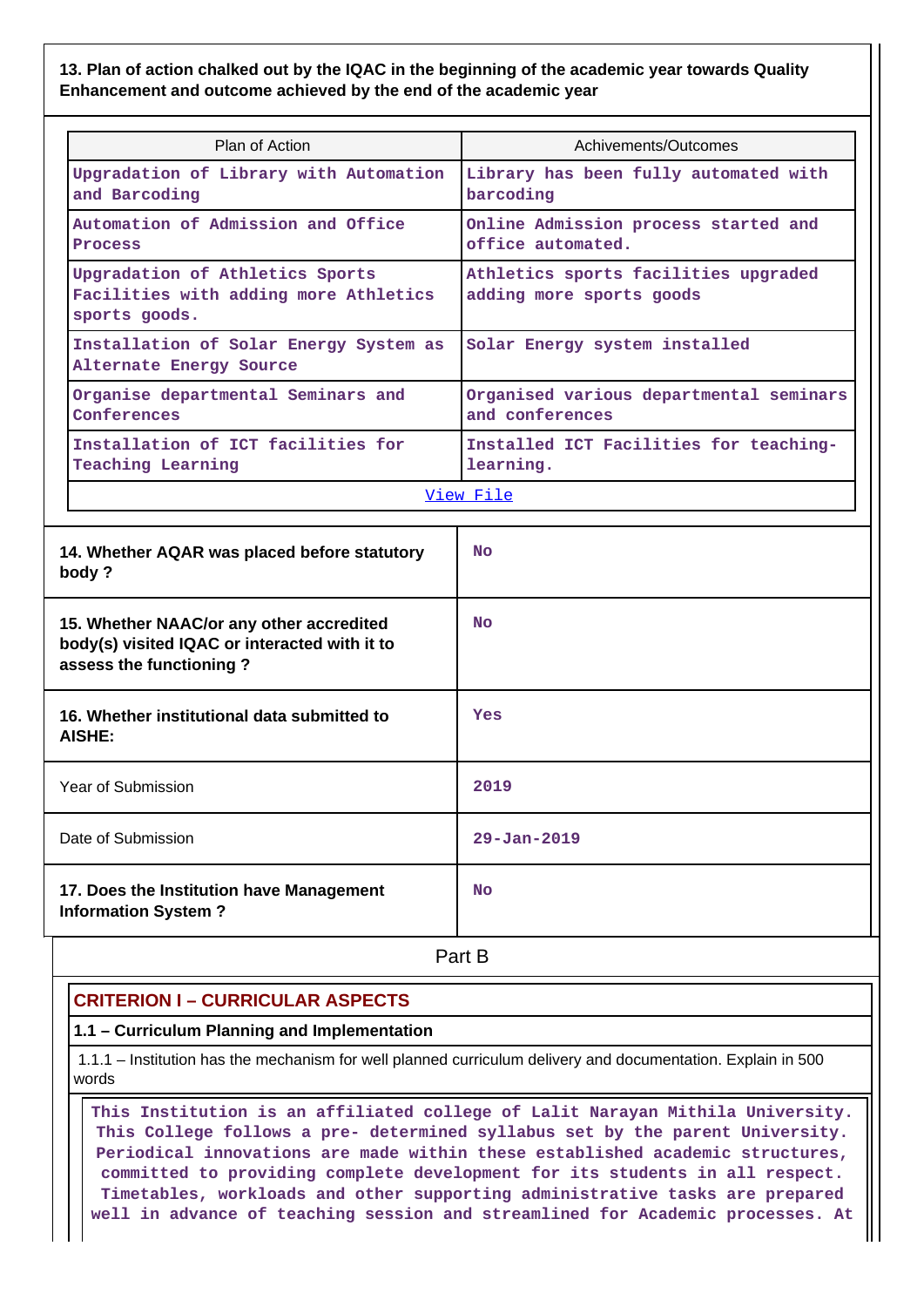**the end of each academic session, Departmental reports are collected, documenting the academic and extracurricular work undertaken by each departments in that year which enables a systematic compilation of response. Extensive support is being provided to our teachers regularly to update their knowledge and continuous growth, through active involvement in Research and Faculty Development Programmes. Technologically enabled infrastructure is ensured for everyone, with special assistance for the students with incapability, which makes it possible for all our students to engage in an appropriate teaching- learning process. This College prioritizes the incorporation of academic and mental health of our students through the mentorward system where each student is assigned a faculty mentor for academic and extra-academic guidance. Academic and other discussions are individualized by creating smaller groups of students. Through focused interactions and guidance offered by the teachers, students are able to have their academic and other issues suitably addressed, thus complementing the pursuit of effective curriculum transaction for a strong tutorial and mentor- ward system. Feedback forms are provided through our college website so as to enable the concerned stakeholders to confidentially give the college their evaluations and suggestions for the improvement of College functioning. Incorporation of all these suggestions is ensured in the functioning of the college. The endeavor of this college has always been to raise the consciousness about gender-based inequalities, negligence of environmental concerns and lack of ethics which subsequently allows them to contribute to the society as responsible human beings.**

| 1.1.2 - Certificate/ Diploma Courses introduced during the academic year                                                                                                 |                                                                                            |                          |             |                                                                 |                             |  |  |  |  |  |  |
|--------------------------------------------------------------------------------------------------------------------------------------------------------------------------|--------------------------------------------------------------------------------------------|--------------------------|-------------|-----------------------------------------------------------------|-----------------------------|--|--|--|--|--|--|
| Certificate                                                                                                                                                              | Diploma Courses                                                                            | Dates of<br>Introduction | Duration    | Focus on employ<br>ability/entreprene<br>urship                 | <b>Skill</b><br>Development |  |  |  |  |  |  |
| <b>Nil</b>                                                                                                                                                               | Nil                                                                                        | 31/07/2019               | $\mathbf 0$ | Nil                                                             | Nil                         |  |  |  |  |  |  |
| 1.2 - Academic Flexibility                                                                                                                                               |                                                                                            |                          |             |                                                                 |                             |  |  |  |  |  |  |
| 1.2.1 - New programmes/courses introduced during the academic year                                                                                                       |                                                                                            |                          |             |                                                                 |                             |  |  |  |  |  |  |
|                                                                                                                                                                          | Programme/Course                                                                           | Programme Specialization |             | Dates of Introduction                                           |                             |  |  |  |  |  |  |
|                                                                                                                                                                          | Nill                                                                                       | Nil                      |             |                                                                 | 31/07/2019                  |  |  |  |  |  |  |
| No file uploaded.                                                                                                                                                        |                                                                                            |                          |             |                                                                 |                             |  |  |  |  |  |  |
| 1.2.2 - Programmes in which Choice Based Credit System (CBCS)/Elective course system implemented at the<br>affiliated Colleges (if applicable) during the academic year. |                                                                                            |                          |             |                                                                 |                             |  |  |  |  |  |  |
|                                                                                                                                                                          | Name of programmes adopting<br><b>CBCS</b>                                                 | Programme Specialization |             | Date of implementation of<br><b>CBCS/Elective Course System</b> |                             |  |  |  |  |  |  |
|                                                                                                                                                                          | Nill                                                                                       | Nil                      |             |                                                                 | 31/07/2019                  |  |  |  |  |  |  |
|                                                                                                                                                                          | 1.2.3 - Students enrolled in Certificate/ Diploma Courses introduced during the year       |                          |             |                                                                 |                             |  |  |  |  |  |  |
|                                                                                                                                                                          |                                                                                            | Certificate              |             | Diploma Course                                                  |                             |  |  |  |  |  |  |
|                                                                                                                                                                          | <b>Number of Students</b>                                                                  |                          | $\mathbf 0$ |                                                                 | 0                           |  |  |  |  |  |  |
| 1.3 - Curriculum Enrichment                                                                                                                                              |                                                                                            |                          |             |                                                                 |                             |  |  |  |  |  |  |
|                                                                                                                                                                          | 1.3.1 - Value-added courses imparting transferable and life skills offered during the year |                          |             |                                                                 |                             |  |  |  |  |  |  |
|                                                                                                                                                                          | <b>Value Added Courses</b>                                                                 | Date of Introduction     |             | Number of Students Enrolled                                     |                             |  |  |  |  |  |  |
|                                                                                                                                                                          | Nil                                                                                        | Nill                     |             |                                                                 | 0                           |  |  |  |  |  |  |
|                                                                                                                                                                          |                                                                                            | No file uploaded.        |             |                                                                 |                             |  |  |  |  |  |  |
|                                                                                                                                                                          |                                                                                            |                          |             |                                                                 |                             |  |  |  |  |  |  |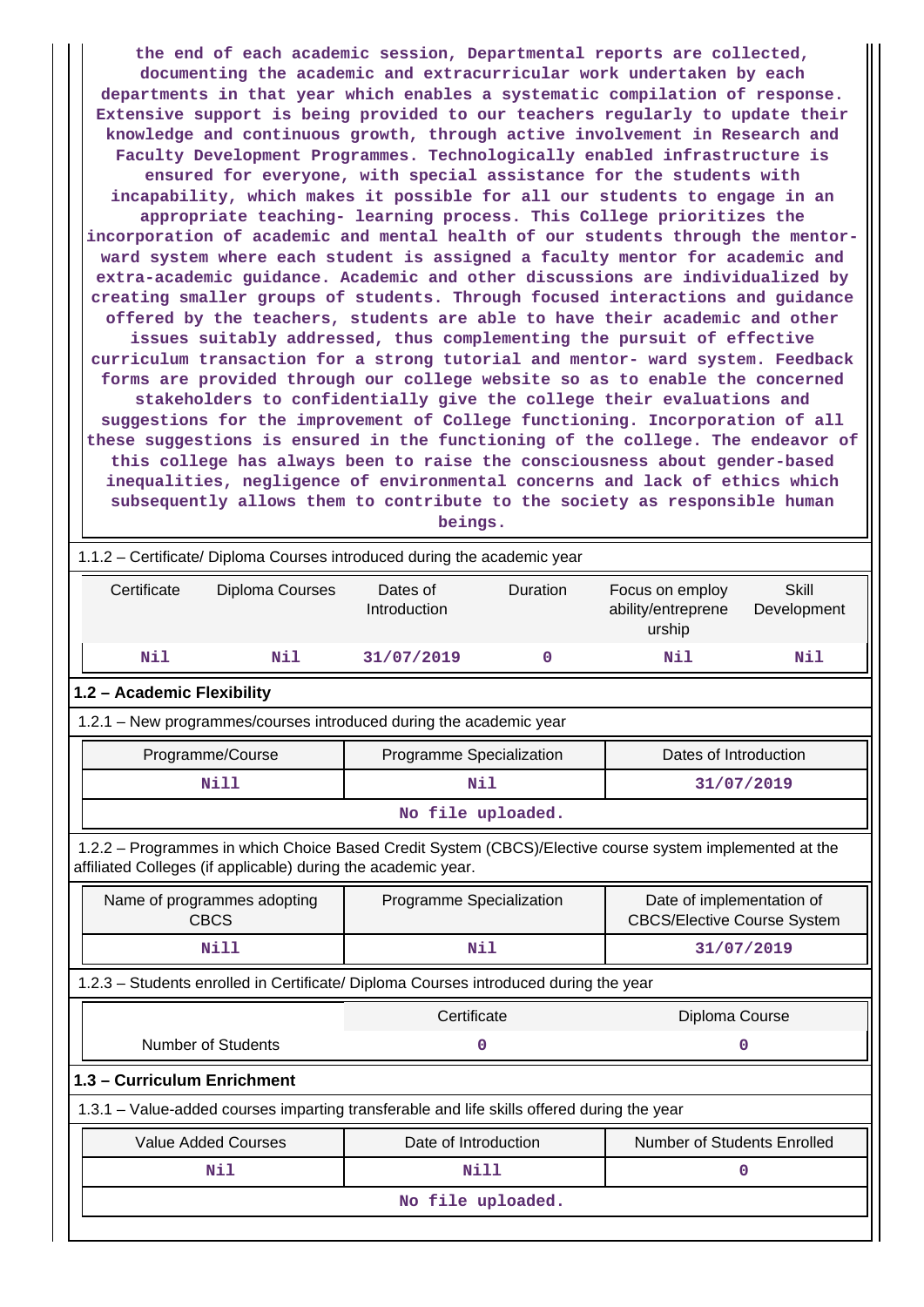| Project/Programme Title                                                                                                                                                                                                                                                                                                                                                                                                                                                                                                                                                                                                                                      |                             | Programme Specialization     |                                   | No. of students enrolled for Field<br>Projects / Internships |  |  |  |  |  |
|--------------------------------------------------------------------------------------------------------------------------------------------------------------------------------------------------------------------------------------------------------------------------------------------------------------------------------------------------------------------------------------------------------------------------------------------------------------------------------------------------------------------------------------------------------------------------------------------------------------------------------------------------------------|-----------------------------|------------------------------|-----------------------------------|--------------------------------------------------------------|--|--|--|--|--|
| Nill                                                                                                                                                                                                                                                                                                                                                                                                                                                                                                                                                                                                                                                         |                             | Nil                          |                                   | $\mathbf 0$                                                  |  |  |  |  |  |
|                                                                                                                                                                                                                                                                                                                                                                                                                                                                                                                                                                                                                                                              |                             | No file uploaded.            |                                   |                                                              |  |  |  |  |  |
|                                                                                                                                                                                                                                                                                                                                                                                                                                                                                                                                                                                                                                                              |                             |                              |                                   |                                                              |  |  |  |  |  |
| 1.4 - Feedback System                                                                                                                                                                                                                                                                                                                                                                                                                                                                                                                                                                                                                                        |                             |                              |                                   |                                                              |  |  |  |  |  |
| 1.4.1 – Whether structured feedback received from all the stakeholders.                                                                                                                                                                                                                                                                                                                                                                                                                                                                                                                                                                                      |                             |                              |                                   |                                                              |  |  |  |  |  |
| <b>Students</b>                                                                                                                                                                                                                                                                                                                                                                                                                                                                                                                                                                                                                                              |                             |                              | Yes                               |                                                              |  |  |  |  |  |
| Teachers                                                                                                                                                                                                                                                                                                                                                                                                                                                                                                                                                                                                                                                     |                             |                              | Yes                               |                                                              |  |  |  |  |  |
| Employers                                                                                                                                                                                                                                                                                                                                                                                                                                                                                                                                                                                                                                                    |                             |                              | Nill                              |                                                              |  |  |  |  |  |
| Alumni                                                                                                                                                                                                                                                                                                                                                                                                                                                                                                                                                                                                                                                       |                             |                              | <b>Nill</b>                       |                                                              |  |  |  |  |  |
| Parents                                                                                                                                                                                                                                                                                                                                                                                                                                                                                                                                                                                                                                                      |                             |                              | Nill                              |                                                              |  |  |  |  |  |
| 1.4.2 - How the feedback obtained is being analyzed and utilized for overall development of the institution?<br>(maximum 500 words)                                                                                                                                                                                                                                                                                                                                                                                                                                                                                                                          |                             |                              |                                   |                                                              |  |  |  |  |  |
| <b>Feedback Obtained</b>                                                                                                                                                                                                                                                                                                                                                                                                                                                                                                                                                                                                                                     |                             |                              |                                   |                                                              |  |  |  |  |  |
| Feedback from the Students, parents and alumni are collected on curriculum and<br>infrastructure. Based on the feedbacks received from students the same is<br>discussed with teachers to improve the curriculum. In view of the academic<br>feedbacks from all concerned, the curriculum is revised and contemporary<br>concepts are incorporated. On suggestion of IQAC development committee,<br>necessary maintenance are carried out wherever required. Labs are equipped and<br>a Research lab is being established, class rooms were added with audio-visual<br>aids, parking and cycle stand is developed, Health Care Centre is being<br>developed. |                             |                              |                                   |                                                              |  |  |  |  |  |
| <b>CRITERION II - TEACHING- LEARNING AND EVALUATION</b>                                                                                                                                                                                                                                                                                                                                                                                                                                                                                                                                                                                                      |                             |                              |                                   |                                                              |  |  |  |  |  |
|                                                                                                                                                                                                                                                                                                                                                                                                                                                                                                                                                                                                                                                              |                             |                              |                                   |                                                              |  |  |  |  |  |
|                                                                                                                                                                                                                                                                                                                                                                                                                                                                                                                                                                                                                                                              |                             |                              |                                   |                                                              |  |  |  |  |  |
|                                                                                                                                                                                                                                                                                                                                                                                                                                                                                                                                                                                                                                                              |                             |                              |                                   |                                                              |  |  |  |  |  |
| Name of the<br>Programme                                                                                                                                                                                                                                                                                                                                                                                                                                                                                                                                                                                                                                     | Programme<br>Specialization | Number of seats<br>available | Number of<br>Application received |                                                              |  |  |  |  |  |
| <b>BSC</b>                                                                                                                                                                                                                                                                                                                                                                                                                                                                                                                                                                                                                                                   | Statistics                  | 288                          | $\mathbf 0$                       | $\mathbf 0$                                                  |  |  |  |  |  |
| <b>BA</b>                                                                                                                                                                                                                                                                                                                                                                                                                                                                                                                                                                                                                                                    | Sociology                   | 750                          | 13                                | 13                                                           |  |  |  |  |  |
| <b>BSC</b>                                                                                                                                                                                                                                                                                                                                                                                                                                                                                                                                                                                                                                                   | Chemistry                   | 288                          | 31                                | 31                                                           |  |  |  |  |  |
| <b>BSC</b>                                                                                                                                                                                                                                                                                                                                                                                                                                                                                                                                                                                                                                                   | Mathematics                 | 288                          | 70                                | 70                                                           |  |  |  |  |  |
| <b>BSC</b>                                                                                                                                                                                                                                                                                                                                                                                                                                                                                                                                                                                                                                                   | Physics                     | 288                          | 53                                | 53                                                           |  |  |  |  |  |
| <b>BA</b>                                                                                                                                                                                                                                                                                                                                                                                                                                                                                                                                                                                                                                                    | Geography                   | 750                          | 249                               | 249                                                          |  |  |  |  |  |
| <b>BA</b>                                                                                                                                                                                                                                                                                                                                                                                                                                                                                                                                                                                                                                                    | Hindi                       | 375                          | 123                               | 123                                                          |  |  |  |  |  |
| <b>BA</b>                                                                                                                                                                                                                                                                                                                                                                                                                                                                                                                                                                                                                                                    | Home Science                | 750                          | 226                               | 226                                                          |  |  |  |  |  |
| BA                                                                                                                                                                                                                                                                                                                                                                                                                                                                                                                                                                                                                                                           | Music                       | 375                          | 113                               | <b>Students Enrolled</b><br>113                              |  |  |  |  |  |
| 2.1 - Student Enrolment and Profile<br>$2.1.1 -$ Demand Ratio during the year<br><b>BSC</b>                                                                                                                                                                                                                                                                                                                                                                                                                                                                                                                                                                  | Zoology                     | 288                          | 86                                | 86                                                           |  |  |  |  |  |
|                                                                                                                                                                                                                                                                                                                                                                                                                                                                                                                                                                                                                                                              |                             | View File                    |                                   |                                                              |  |  |  |  |  |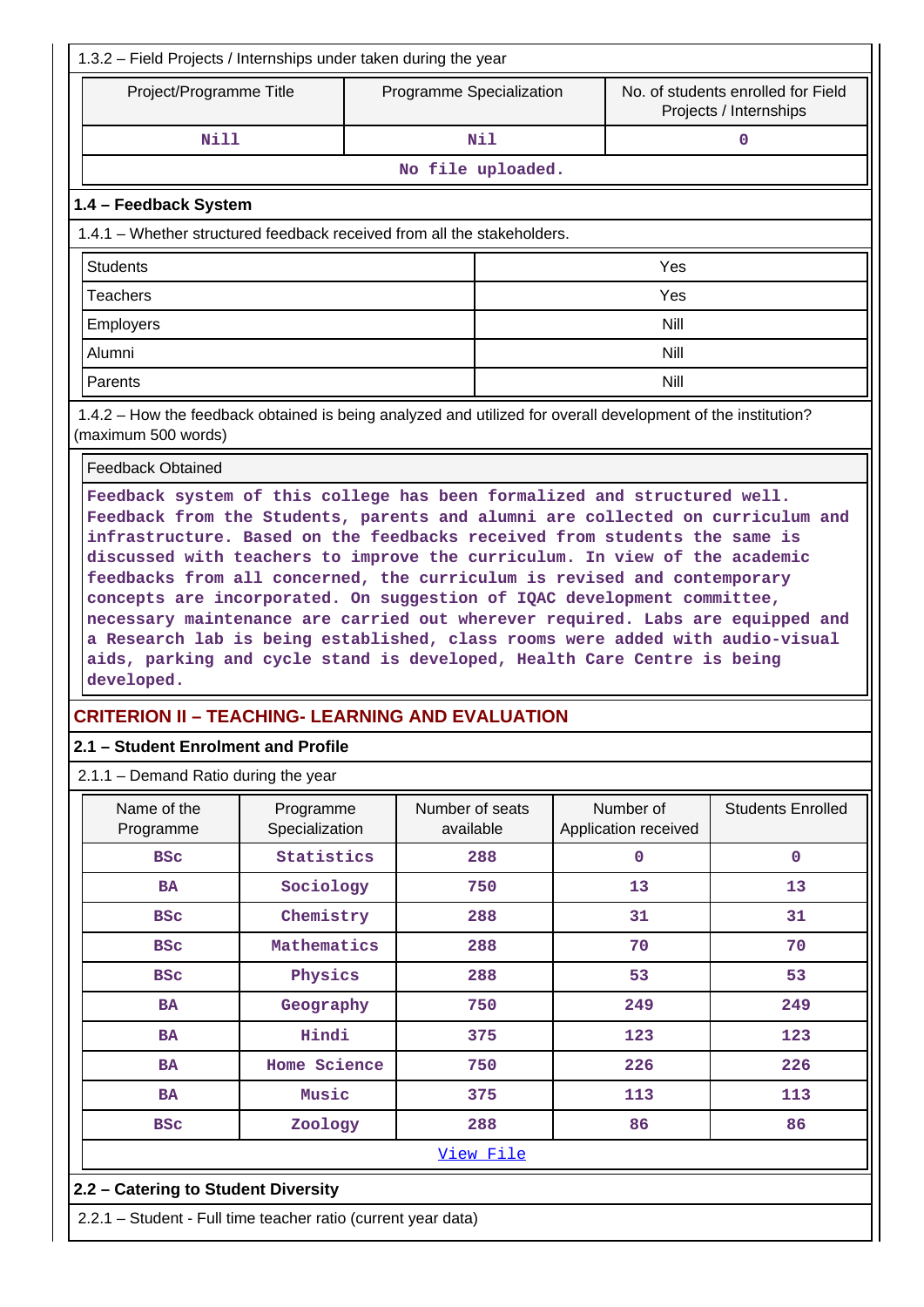| Year                                                                                                                                                                                                                                                                                                           |             | Number of<br>students enrolled<br>in the institution<br>(UG) | Number of<br>students enrolled<br>in the institution<br>(PG) |          | Number of<br>Number of<br>fulltime teachers<br>fulltime teachers<br>available in the<br>available in the<br>institution<br>institution<br>teaching only UG<br>teaching only PG<br>courses<br>courses |  |                                             |   | Number of<br>teachers<br>teaching both UG<br>and PG courses                                                                                                                                                                                                                                                                                                                                                                                                                                                                                                                                                                                                                                                                                                                                                                                                                                                                                                                                                                                                                                                                                                                                                                                                                                                                                                                                                                                                                                                                                                                                                                            |
|----------------------------------------------------------------------------------------------------------------------------------------------------------------------------------------------------------------------------------------------------------------------------------------------------------------|-------------|--------------------------------------------------------------|--------------------------------------------------------------|----------|------------------------------------------------------------------------------------------------------------------------------------------------------------------------------------------------------|--|---------------------------------------------|---|----------------------------------------------------------------------------------------------------------------------------------------------------------------------------------------------------------------------------------------------------------------------------------------------------------------------------------------------------------------------------------------------------------------------------------------------------------------------------------------------------------------------------------------------------------------------------------------------------------------------------------------------------------------------------------------------------------------------------------------------------------------------------------------------------------------------------------------------------------------------------------------------------------------------------------------------------------------------------------------------------------------------------------------------------------------------------------------------------------------------------------------------------------------------------------------------------------------------------------------------------------------------------------------------------------------------------------------------------------------------------------------------------------------------------------------------------------------------------------------------------------------------------------------------------------------------------------------------------------------------------------------|
| 2018                                                                                                                                                                                                                                                                                                           |             | 4577                                                         | 0                                                            |          | 63                                                                                                                                                                                                   |  |                                             | 0 | 0                                                                                                                                                                                                                                                                                                                                                                                                                                                                                                                                                                                                                                                                                                                                                                                                                                                                                                                                                                                                                                                                                                                                                                                                                                                                                                                                                                                                                                                                                                                                                                                                                                      |
| 2.3 - Teaching - Learning Process                                                                                                                                                                                                                                                                              |             |                                                              |                                                              |          |                                                                                                                                                                                                      |  |                                             |   |                                                                                                                                                                                                                                                                                                                                                                                                                                                                                                                                                                                                                                                                                                                                                                                                                                                                                                                                                                                                                                                                                                                                                                                                                                                                                                                                                                                                                                                                                                                                                                                                                                        |
| 2.3.1 – Percentage of teachers using ICT for effective teaching with Learning Management Systems (LMS), E-<br>learning resources etc. (current year data)                                                                                                                                                      |             |                                                              |                                                              |          |                                                                                                                                                                                                      |  |                                             |   |                                                                                                                                                                                                                                                                                                                                                                                                                                                                                                                                                                                                                                                                                                                                                                                                                                                                                                                                                                                                                                                                                                                                                                                                                                                                                                                                                                                                                                                                                                                                                                                                                                        |
| Number of<br><b>Teachers on Roll</b>                                                                                                                                                                                                                                                                           |             | Number of<br>teachers using<br>ICT (LMS, e-<br>Resources)    | <b>ICT Tools and</b><br>resources<br>available               |          | Number of ICT<br>enabled<br>Classrooms                                                                                                                                                               |  | Numberof smart<br>classrooms                |   | E-resources and<br>techniques used                                                                                                                                                                                                                                                                                                                                                                                                                                                                                                                                                                                                                                                                                                                                                                                                                                                                                                                                                                                                                                                                                                                                                                                                                                                                                                                                                                                                                                                                                                                                                                                                     |
| 63                                                                                                                                                                                                                                                                                                             |             | 25<br>5<br>1                                                 |                                                              |          |                                                                                                                                                                                                      |  |                                             | 1 | 1                                                                                                                                                                                                                                                                                                                                                                                                                                                                                                                                                                                                                                                                                                                                                                                                                                                                                                                                                                                                                                                                                                                                                                                                                                                                                                                                                                                                                                                                                                                                                                                                                                      |
|                                                                                                                                                                                                                                                                                                                |             |                                                              |                                                              |          | No file uploaded.                                                                                                                                                                                    |  |                                             |   |                                                                                                                                                                                                                                                                                                                                                                                                                                                                                                                                                                                                                                                                                                                                                                                                                                                                                                                                                                                                                                                                                                                                                                                                                                                                                                                                                                                                                                                                                                                                                                                                                                        |
|                                                                                                                                                                                                                                                                                                                |             |                                                              |                                                              |          | No file uploaded.                                                                                                                                                                                    |  |                                             |   |                                                                                                                                                                                                                                                                                                                                                                                                                                                                                                                                                                                                                                                                                                                                                                                                                                                                                                                                                                                                                                                                                                                                                                                                                                                                                                                                                                                                                                                                                                                                                                                                                                        |
| 2.3.2 - Students mentoring system available in the institution? Give details. (maximum 500 words)                                                                                                                                                                                                              |             |                                                              |                                                              |          |                                                                                                                                                                                                      |  |                                             |   |                                                                                                                                                                                                                                                                                                                                                                                                                                                                                                                                                                                                                                                                                                                                                                                                                                                                                                                                                                                                                                                                                                                                                                                                                                                                                                                                                                                                                                                                                                                                                                                                                                        |
|                                                                                                                                                                                                                                                                                                                |             |                                                              |                                                              | problem. |                                                                                                                                                                                                      |  |                                             |   | faced by slow learners and first generation learners - To encourage advanced learners - To decrease the student<br>drop-out rates - To prepare students for the competitive world Every year, departments individually organize<br>orientation sessions on the class commencement day for students of first Part and explain the designing and<br>implementation of the mentoring system of the department. Departmental teachers. In the mentoring process, all<br>necessary information related to the student such as the contact number, email of the student, family income,<br>category, gender etc are initially collected by the department through the student database format provided by<br>the IQAC, collected at the time of admission for a new session. Departmental teachers maintain interaction with<br>students through individual meetings, social networking sites and interaction boards of learning management<br>system. Teachers discuss with parents during interactive program and try to identify the problems faced by<br>students and related issues. Teachers suggest students to provide the list of difficult questions and problems<br>faced by them while preparing for competitive examinations and then provide solutions to them. The biggest<br>challenge of the mentoring system is to decrease the drop-out rates of the college due to shifting of students<br>from general courses to technical and medical courses at the beginning of each academic session. College has<br>planned to introduce a mentoring guideline for all departments from the next academic session to address this |
| Number of students enrolled in the                                                                                                                                                                                                                                                                             | institution |                                                              |                                                              |          | Number of fulltime teachers                                                                                                                                                                          |  |                                             |   | Mentor: Mentee Ratio                                                                                                                                                                                                                                                                                                                                                                                                                                                                                                                                                                                                                                                                                                                                                                                                                                                                                                                                                                                                                                                                                                                                                                                                                                                                                                                                                                                                                                                                                                                                                                                                                   |
|                                                                                                                                                                                                                                                                                                                | 4577        |                                                              |                                                              |          | <b>Nill</b>                                                                                                                                                                                          |  |                                             |   | Nill                                                                                                                                                                                                                                                                                                                                                                                                                                                                                                                                                                                                                                                                                                                                                                                                                                                                                                                                                                                                                                                                                                                                                                                                                                                                                                                                                                                                                                                                                                                                                                                                                                   |
| 2.4 - Teacher Profile and Quality                                                                                                                                                                                                                                                                              |             |                                                              |                                                              |          |                                                                                                                                                                                                      |  |                                             |   |                                                                                                                                                                                                                                                                                                                                                                                                                                                                                                                                                                                                                                                                                                                                                                                                                                                                                                                                                                                                                                                                                                                                                                                                                                                                                                                                                                                                                                                                                                                                                                                                                                        |
| 2.4.1 - Number of full time teachers appointed during the year                                                                                                                                                                                                                                                 |             |                                                              |                                                              |          |                                                                                                                                                                                                      |  |                                             |   |                                                                                                                                                                                                                                                                                                                                                                                                                                                                                                                                                                                                                                                                                                                                                                                                                                                                                                                                                                                                                                                                                                                                                                                                                                                                                                                                                                                                                                                                                                                                                                                                                                        |
| No. of sanctioned<br>positions                                                                                                                                                                                                                                                                                 |             | No. of filled positions                                      |                                                              |          | Vacant positions                                                                                                                                                                                     |  | Positions filled during<br>the current year |   | No. of faculty with<br>Ph.D                                                                                                                                                                                                                                                                                                                                                                                                                                                                                                                                                                                                                                                                                                                                                                                                                                                                                                                                                                                                                                                                                                                                                                                                                                                                                                                                                                                                                                                                                                                                                                                                            |
| 0                                                                                                                                                                                                                                                                                                              |             | 63                                                           |                                                              |          | 0                                                                                                                                                                                                    |  | 0                                           |   | 14                                                                                                                                                                                                                                                                                                                                                                                                                                                                                                                                                                                                                                                                                                                                                                                                                                                                                                                                                                                                                                                                                                                                                                                                                                                                                                                                                                                                                                                                                                                                                                                                                                     |
|                                                                                                                                                                                                                                                                                                                |             |                                                              |                                                              |          |                                                                                                                                                                                                      |  |                                             |   | 2.4.2 - Honours and recognition received by teachers (received awards, recognition, fellowships at State, National,                                                                                                                                                                                                                                                                                                                                                                                                                                                                                                                                                                                                                                                                                                                                                                                                                                                                                                                                                                                                                                                                                                                                                                                                                                                                                                                                                                                                                                                                                                                    |
| International level from Government, recognised bodies during the year)<br>Year of Award<br>Name of full time teachers<br>Name of the award,<br>Designation<br>fellowship, received from<br>receiving awards from<br>state level, national level,<br>Government or recognized<br>international level<br>bodies |             |                                                              |                                                              |          |                                                                                                                                                                                                      |  |                                             |   |                                                                                                                                                                                                                                                                                                                                                                                                                                                                                                                                                                                                                                                                                                                                                                                                                                                                                                                                                                                                                                                                                                                                                                                                                                                                                                                                                                                                                                                                                                                                                                                                                                        |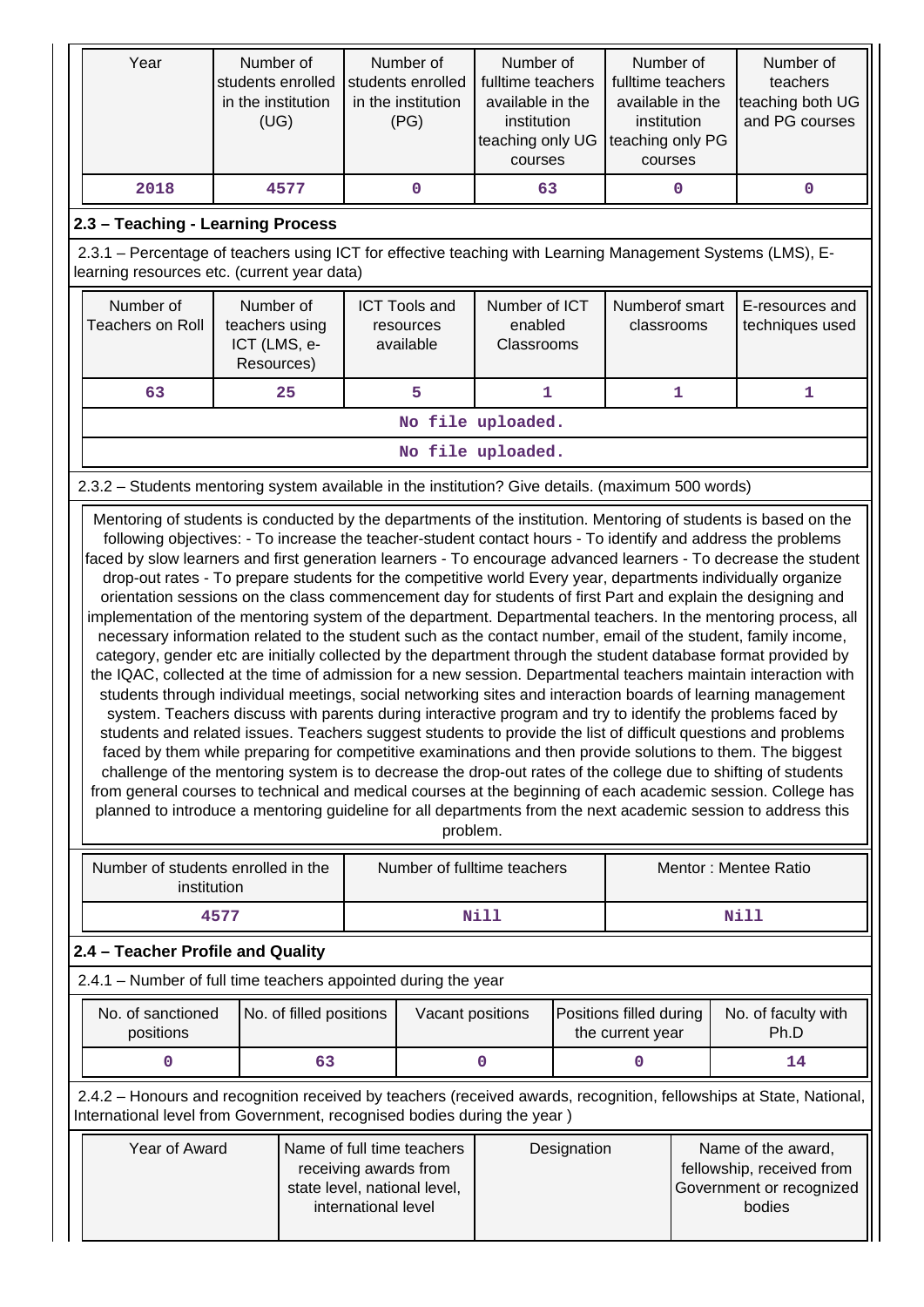| Nill                                                                                                                                                                                                                                                                                                                                                                                                                                                                                                                                                                                                                                                                                                                                                                                                                                                                                                                         |                   |                | Nil           |                             |                                                                       | Nill |                                                                |  | Nil                                                                                     |  |  |
|------------------------------------------------------------------------------------------------------------------------------------------------------------------------------------------------------------------------------------------------------------------------------------------------------------------------------------------------------------------------------------------------------------------------------------------------------------------------------------------------------------------------------------------------------------------------------------------------------------------------------------------------------------------------------------------------------------------------------------------------------------------------------------------------------------------------------------------------------------------------------------------------------------------------------|-------------------|----------------|---------------|-----------------------------|-----------------------------------------------------------------------|------|----------------------------------------------------------------|--|-----------------------------------------------------------------------------------------|--|--|
|                                                                                                                                                                                                                                                                                                                                                                                                                                                                                                                                                                                                                                                                                                                                                                                                                                                                                                                              |                   |                |               |                             | No file uploaded.                                                     |      |                                                                |  |                                                                                         |  |  |
| 2.5 - Evaluation Process and Reforms                                                                                                                                                                                                                                                                                                                                                                                                                                                                                                                                                                                                                                                                                                                                                                                                                                                                                         |                   |                |               |                             |                                                                       |      |                                                                |  |                                                                                         |  |  |
| 2.5.1 – Number of days from the date of semester-end/ year- end examination till the declaration of results during<br>the year                                                                                                                                                                                                                                                                                                                                                                                                                                                                                                                                                                                                                                                                                                                                                                                               |                   |                |               |                             |                                                                       |      |                                                                |  |                                                                                         |  |  |
| Programme Name                                                                                                                                                                                                                                                                                                                                                                                                                                                                                                                                                                                                                                                                                                                                                                                                                                                                                                               |                   | Programme Code | Semester/year |                             |                                                                       |      | Last date of the last<br>semester-end/year-<br>end examination |  | <b>IDate of declaration of</b><br>results of semester-<br>end/ year- end<br>examination |  |  |
| No Data Entered/Not Applicable !!!                                                                                                                                                                                                                                                                                                                                                                                                                                                                                                                                                                                                                                                                                                                                                                                                                                                                                           |                   |                |               |                             |                                                                       |      |                                                                |  |                                                                                         |  |  |
|                                                                                                                                                                                                                                                                                                                                                                                                                                                                                                                                                                                                                                                                                                                                                                                                                                                                                                                              |                   |                |               |                             | No file uploaded.                                                     |      |                                                                |  |                                                                                         |  |  |
| 2.5.2 – Reforms initiated on Continuous Internal Evaluation (CIE) system at the institutional level (250 words)                                                                                                                                                                                                                                                                                                                                                                                                                                                                                                                                                                                                                                                                                                                                                                                                              |                   |                |               |                             |                                                                       |      |                                                                |  |                                                                                         |  |  |
| University guidelines are strictly adhered to with respect to evaluation<br>process. The schedules of internal assessments are communicated to students and<br>faculty in the beginning of the academic year through academic calendar which<br>is prepared based on the university academic calendar. Before a week internal<br>exam time table is displayed on the notice board. Questions are framed, such<br>that they adhere to university standard. The subject handling faculty prepares<br>question bank that covers equal number of questions from each unit, covering<br>all the topics. Departmental internal exam coordinator under the guidance of<br>HOD, checks for the standard of the question bank. Internal exam coordinator<br>ensures smooth conduction of test and proper valuation of internal exam. At the<br>end of each academic year examinations are conducted by the affiliating<br>University. |                   |                |               |                             |                                                                       |      |                                                                |  |                                                                                         |  |  |
| 2.5.3 – Academic calendar prepared and adhered for conduct of Examination and other related matters (250<br>words)                                                                                                                                                                                                                                                                                                                                                                                                                                                                                                                                                                                                                                                                                                                                                                                                           |                   |                |               |                             |                                                                       |      |                                                                |  |                                                                                         |  |  |
| Being an affiliated college of Lalit Narayan Mithila University, Darbhanga, the<br>college follows the academic calendar of the university. Academic and exam<br>related matters are guided by the university. The academic calendar provides<br>date of commencement of the academic session, highlighting teaching days,<br>events planned, state government and local holidays. The teaching plan<br>according to faculties is prepared by the individual departments under guidance                                                                                                                                                                                                                                                                                                                                                                                                                                      |                   |                |               |                             | of the concerned staff council.                                       |      |                                                                |  |                                                                                         |  |  |
| 2.6 - Student Performance and Learning Outcomes                                                                                                                                                                                                                                                                                                                                                                                                                                                                                                                                                                                                                                                                                                                                                                                                                                                                              |                   |                |               |                             |                                                                       |      |                                                                |  |                                                                                         |  |  |
| 2.6.1 – Program outcomes, program specific outcomes and course outcomes for all programs offered by the<br>institution are stated and displayed in website of the institution (to provide the weblink)                                                                                                                                                                                                                                                                                                                                                                                                                                                                                                                                                                                                                                                                                                                       |                   |                |               |                             |                                                                       |      |                                                                |  |                                                                                         |  |  |
|                                                                                                                                                                                                                                                                                                                                                                                                                                                                                                                                                                                                                                                                                                                                                                                                                                                                                                                              |                   |                |               |                             |                                                                       |      | http://smicollege.info/pages.php?Url=program-outcomes          |  |                                                                                         |  |  |
| 2.6.2 - Pass percentage of students                                                                                                                                                                                                                                                                                                                                                                                                                                                                                                                                                                                                                                                                                                                                                                                                                                                                                          |                   |                |               |                             |                                                                       |      |                                                                |  |                                                                                         |  |  |
| Programme<br>Code                                                                                                                                                                                                                                                                                                                                                                                                                                                                                                                                                                                                                                                                                                                                                                                                                                                                                                            | Programme<br>Name |                |               | Programme<br>Specialization | Number of<br>students<br>appeared in the<br>final year<br>examination |      | Number of<br>students passed<br>in final year<br>examination   |  | Pass Percentage                                                                         |  |  |
| <b>BA</b><br>(Physics)                                                                                                                                                                                                                                                                                                                                                                                                                                                                                                                                                                                                                                                                                                                                                                                                                                                                                                       |                   | <b>BA</b>      |               | Physics                     | 23                                                                    |      | 9                                                              |  | 39.13                                                                                   |  |  |
| <b>BA</b><br>(Sanskrit)                                                                                                                                                                                                                                                                                                                                                                                                                                                                                                                                                                                                                                                                                                                                                                                                                                                                                                      |                   | <b>BA</b>      |               | Sanskrit                    | 5                                                                     |      | $\overline{\bf 4}$                                             |  | 80                                                                                      |  |  |
| BA (Music)                                                                                                                                                                                                                                                                                                                                                                                                                                                                                                                                                                                                                                                                                                                                                                                                                                                                                                                   |                   | <b>BA</b>      |               | Music                       | 63                                                                    |      | 39                                                             |  | 61.90                                                                                   |  |  |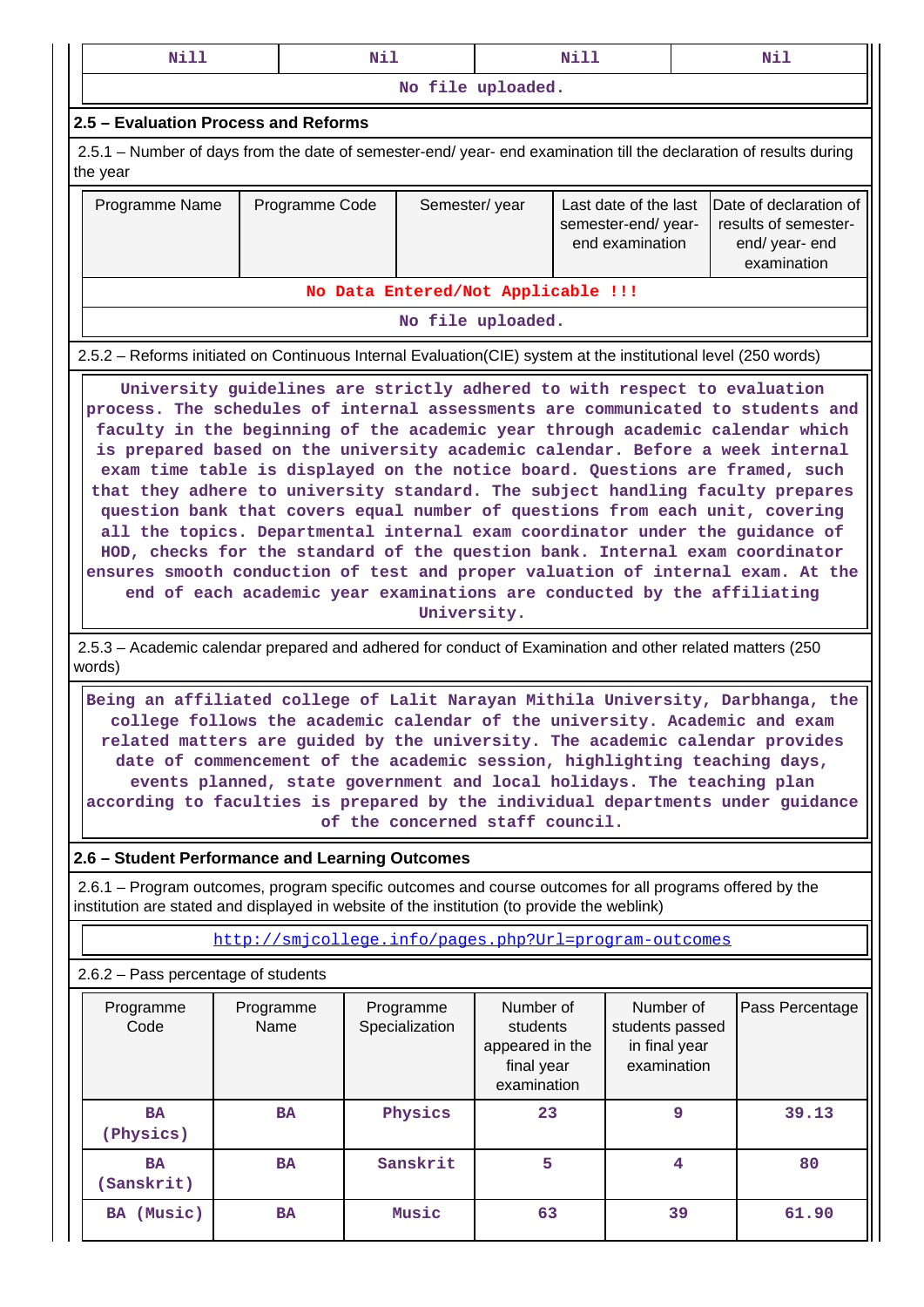| <b>BA</b> (Mathem<br>atics)                                                                                | <b>BA</b>                                                             | Mathematics                              |                               | 3 |                           | 33.33                                                                                                       |  |  |  |
|------------------------------------------------------------------------------------------------------------|-----------------------------------------------------------------------|------------------------------------------|-------------------------------|---|---------------------------|-------------------------------------------------------------------------------------------------------------|--|--|--|
| B. Sc<br>(Botany)                                                                                          | <b>BSC</b>                                                            | Botany                                   | $\overline{\mathbf{4}}$       |   | 3                         | 75                                                                                                          |  |  |  |
| <b>BA</b><br>(Psychology)                                                                                  | <b>BA</b>                                                             | Psychology                               | 124                           |   | 84                        | 67.74                                                                                                       |  |  |  |
| <b>BA</b><br>(Sociology)                                                                                   | <b>BA</b>                                                             | Sociology                                | 32                            |   | 23                        | 71.87                                                                                                       |  |  |  |
| B.Sc<br>(Chemistry)                                                                                        | <b>BSC</b>                                                            | Chemistry                                | 25                            |   | 10                        | 40                                                                                                          |  |  |  |
| B.Sc<br>(Zoology)                                                                                          | <b>BSC</b>                                                            | Zoology                                  | 57                            |   | 19                        | 33.33                                                                                                       |  |  |  |
| <b>BA</b><br>(Ancient<br>Indian<br>History)                                                                | <b>BA</b>                                                             | 19<br>14<br>Ancient<br>Indian<br>History |                               |   |                           | 73.68                                                                                                       |  |  |  |
|                                                                                                            |                                                                       |                                          | View File                     |   |                           |                                                                                                             |  |  |  |
| 2.7 - Student Satisfaction Survey                                                                          |                                                                       |                                          |                               |   |                           |                                                                                                             |  |  |  |
| 2.7.1 - Student Satisfaction Survey (SSS) on overall institutional performance (Institution may design the |                                                                       |                                          |                               |   |                           |                                                                                                             |  |  |  |
| questionnaire) (results and details be provided as weblink)                                                |                                                                       |                                          |                               |   |                           |                                                                                                             |  |  |  |
|                                                                                                            | https://docs.google.com/forms/d/e/1FAIpOLSeRALNIcv388ZdKkvzdsKgXLmxg- | dtvYHp8kNnuHHMo5xUvFO/viewform           |                               |   |                           |                                                                                                             |  |  |  |
|                                                                                                            |                                                                       |                                          |                               |   |                           |                                                                                                             |  |  |  |
| <b>CRITERION III - RESEARCH, INNOVATIONS AND EXTENSION</b><br>3.1 - Resource Mobilization for Research     |                                                                       |                                          |                               |   |                           |                                                                                                             |  |  |  |
|                                                                                                            |                                                                       |                                          |                               |   |                           |                                                                                                             |  |  |  |
| 3.1.1 - Research funds sanctioned and received from various agencies, industry and other organisations     |                                                                       |                                          |                               |   |                           |                                                                                                             |  |  |  |
| Nature of the Project                                                                                      | Duration                                                              |                                          | Name of the funding<br>agency |   | Total grant<br>sanctioned | Amount received<br>during the year                                                                          |  |  |  |
| <b>Nill</b>                                                                                                | $\mathbf 0$                                                           |                                          | Nil                           |   | 0                         | 0                                                                                                           |  |  |  |
|                                                                                                            |                                                                       |                                          | No file uploaded.             |   |                           |                                                                                                             |  |  |  |
| 3.2 - Innovation Ecosystem                                                                                 |                                                                       |                                          |                               |   |                           |                                                                                                             |  |  |  |
| practices during the year                                                                                  |                                                                       |                                          |                               |   |                           | 3.2.1 - Workshops/Seminars Conducted on Intellectual Property Rights (IPR) and Industry-Academia Innovative |  |  |  |
|                                                                                                            | Title of workshop/seminar                                             |                                          | Name of the Dept.             |   |                           | Date                                                                                                        |  |  |  |
| Nil                                                                                                        |                                                                       | Nil                                      |                               |   |                           |                                                                                                             |  |  |  |
| 3.2.2 - Awards for Innovation won by Institution/Teachers/Research scholars/Students during the year       |                                                                       |                                          |                               |   |                           |                                                                                                             |  |  |  |
| Title of the innovation                                                                                    | Name of Awardee                                                       |                                          | Awarding Agency               |   | Date of award             | Category                                                                                                    |  |  |  |
| Nil                                                                                                        | Nil                                                                   |                                          | Nil                           |   | <b>Nill</b>               | Nil                                                                                                         |  |  |  |
|                                                                                                            |                                                                       |                                          | No file uploaded.             |   |                           |                                                                                                             |  |  |  |
| 3.2.3 – No. of Incubation centre created, start-ups incubated on campus during the year                    |                                                                       |                                          |                               |   |                           |                                                                                                             |  |  |  |
| Incubation<br>Center                                                                                       | Name                                                                  | Sponsered By                             | Name of the<br>Start-up       |   | Nature of Start-<br>up    | Date of<br>Commencement                                                                                     |  |  |  |
| Nil                                                                                                        | Nil                                                                   | Nil                                      | Nil                           |   | Nil                       | Nill                                                                                                        |  |  |  |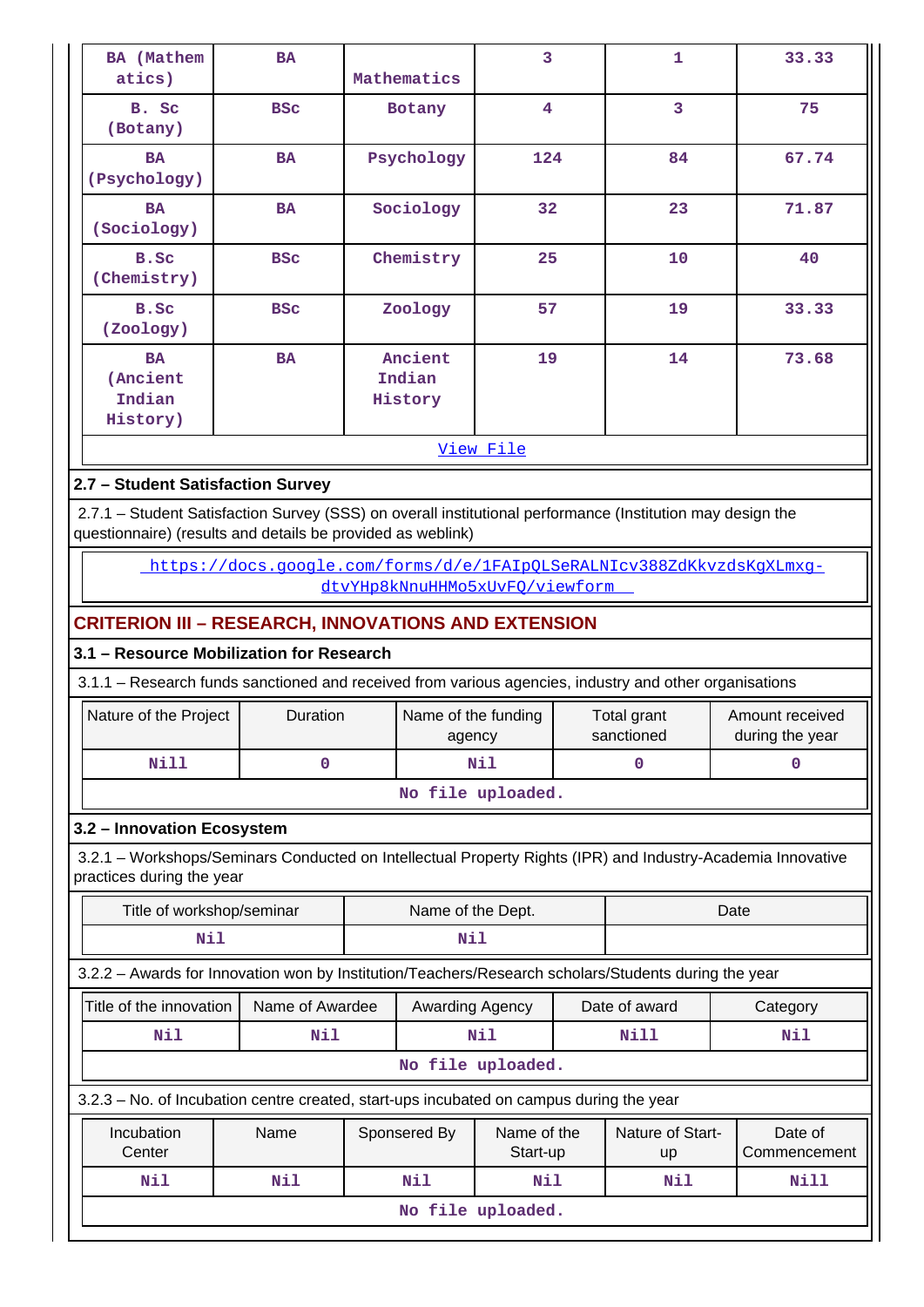| 3.3 - Research Publications and Awards                                                                                                                                                                             |                        |            |                                                 |                   |                        |                                                          |                         |                                                                    |                                                          |                                                                    |
|--------------------------------------------------------------------------------------------------------------------------------------------------------------------------------------------------------------------|------------------------|------------|-------------------------------------------------|-------------------|------------------------|----------------------------------------------------------|-------------------------|--------------------------------------------------------------------|----------------------------------------------------------|--------------------------------------------------------------------|
| 3.3.1 – Incentive to the teachers who receive recognition/awards                                                                                                                                                   |                        |            |                                                 |                   |                        |                                                          |                         |                                                                    |                                                          |                                                                    |
|                                                                                                                                                                                                                    | <b>State</b>           |            |                                                 |                   | National               |                                                          |                         |                                                                    | International                                            |                                                                    |
|                                                                                                                                                                                                                    | $\mathbf 0$            |            |                                                 |                   | $\pmb{0}$              |                                                          |                         |                                                                    | $\mathbf 0$                                              |                                                                    |
| 3.3.2 - Ph. Ds awarded during the year (applicable for PG College, Research Center)                                                                                                                                |                        |            |                                                 |                   |                        |                                                          |                         |                                                                    |                                                          |                                                                    |
|                                                                                                                                                                                                                    | Name of the Department | Nil        |                                                 |                   |                        |                                                          | Number of PhD's Awarded | $\mathbf 0$                                                        |                                                          |                                                                    |
|                                                                                                                                                                                                                    |                        |            |                                                 |                   |                        |                                                          |                         |                                                                    |                                                          |                                                                    |
| 3.3.3 - Research Publications in the Journals notified on UGC website during the year<br><b>Type</b>                                                                                                               |                        |            | Department                                      |                   |                        |                                                          | Number of Publication   |                                                                    |                                                          | Average Impact Factor (if                                          |
| <b>Nill</b>                                                                                                                                                                                                        |                        |            | Nil                                             |                   |                        |                                                          | $\mathbf 0$             |                                                                    |                                                          | any)<br>$\mathbf 0$                                                |
|                                                                                                                                                                                                                    |                        |            |                                                 | No file uploaded. |                        |                                                          |                         |                                                                    |                                                          |                                                                    |
| 3.3.4 - Books and Chapters in edited Volumes / Books published, and papers in National/International Conference                                                                                                    |                        |            |                                                 |                   |                        |                                                          |                         |                                                                    |                                                          |                                                                    |
| Proceedings per Teacher during the year                                                                                                                                                                            |                        |            |                                                 |                   |                        |                                                          |                         |                                                                    |                                                          |                                                                    |
|                                                                                                                                                                                                                    |                        | Department |                                                 |                   |                        |                                                          |                         | Number of Publication                                              |                                                          |                                                                    |
|                                                                                                                                                                                                                    |                        | Nil        |                                                 |                   |                        |                                                          |                         | 0                                                                  |                                                          |                                                                    |
|                                                                                                                                                                                                                    |                        |            |                                                 | No file uploaded. |                        |                                                          |                         |                                                                    |                                                          |                                                                    |
| 3.3.5 - Bibliometrics of the publications during the last Academic year based on average citation index in Scopus/<br>Web of Science or PubMed/ Indian Citation Index                                              |                        |            |                                                 |                   |                        |                                                          |                         |                                                                    |                                                          |                                                                    |
| Title of the<br>Paper                                                                                                                                                                                              | Name of<br>Author      |            | Title of journal                                |                   | Year of<br>publication |                                                          | <b>Citation Index</b>   | Institutional<br>affiliation as<br>mentioned in<br>the publication |                                                          | Number of<br>citations<br>excluding self<br>citation               |
| Nil                                                                                                                                                                                                                |                        | Nil        | Nil                                             |                   | Nill                   |                                                          | 0                       |                                                                    | Nil                                                      | 0                                                                  |
|                                                                                                                                                                                                                    |                        |            |                                                 | No file uploaded. |                        |                                                          |                         |                                                                    |                                                          |                                                                    |
| 3.3.6 - h-Index of the Institutional Publications during the year. (based on Scopus/ Web of science)                                                                                                               |                        |            |                                                 |                   |                        |                                                          |                         |                                                                    |                                                          |                                                                    |
| Title of the<br>Paper                                                                                                                                                                                              | Name of<br>Author      |            | Title of journal                                |                   | Year of<br>publication |                                                          | h-index                 | Number of<br>citations<br>excluding self<br>citation               |                                                          | Institutional<br>affiliation as<br>mentioned in<br>the publication |
| Nil                                                                                                                                                                                                                |                        | Nil        | Nil                                             |                   | Nill                   |                                                          | $\mathbf{O}$            |                                                                    | $\mathbf{0}$                                             | Nil                                                                |
|                                                                                                                                                                                                                    |                        |            |                                                 | No file uploaded. |                        |                                                          |                         |                                                                    |                                                          |                                                                    |
| 3.3.7 - Faculty participation in Seminars/Conferences and Symposia during the year:                                                                                                                                |                        |            |                                                 |                   |                        |                                                          |                         |                                                                    |                                                          |                                                                    |
| Number of Faculty                                                                                                                                                                                                  |                        |            | International                                   |                   | National               |                                                          | <b>State</b>            |                                                                    |                                                          | Local                                                              |
| <b>Nill</b>                                                                                                                                                                                                        |                        |            | $\mathbf 0$                                     |                   | 0                      |                                                          | $\mathbf 0$             |                                                                    |                                                          | 0                                                                  |
|                                                                                                                                                                                                                    |                        |            |                                                 | No file uploaded. |                        |                                                          |                         |                                                                    |                                                          |                                                                    |
| 3.4 - Extension Activities                                                                                                                                                                                         |                        |            |                                                 |                   |                        |                                                          |                         |                                                                    |                                                          |                                                                    |
| 3.4.1 – Number of extension and outreach programmes conducted in collaboration with industry, community and<br>Non- Government Organisations through NSS/NCC/Red cross/Youth Red Cross (YRC) etc., during the year |                        |            |                                                 |                   |                        |                                                          |                         |                                                                    |                                                          |                                                                    |
| Title of the activities                                                                                                                                                                                            |                        |            | Organising unit/agency/<br>collaborating agency |                   |                        | Number of teachers<br>participated in such<br>activities |                         |                                                                    | Number of students<br>participated in such<br>activities |                                                                    |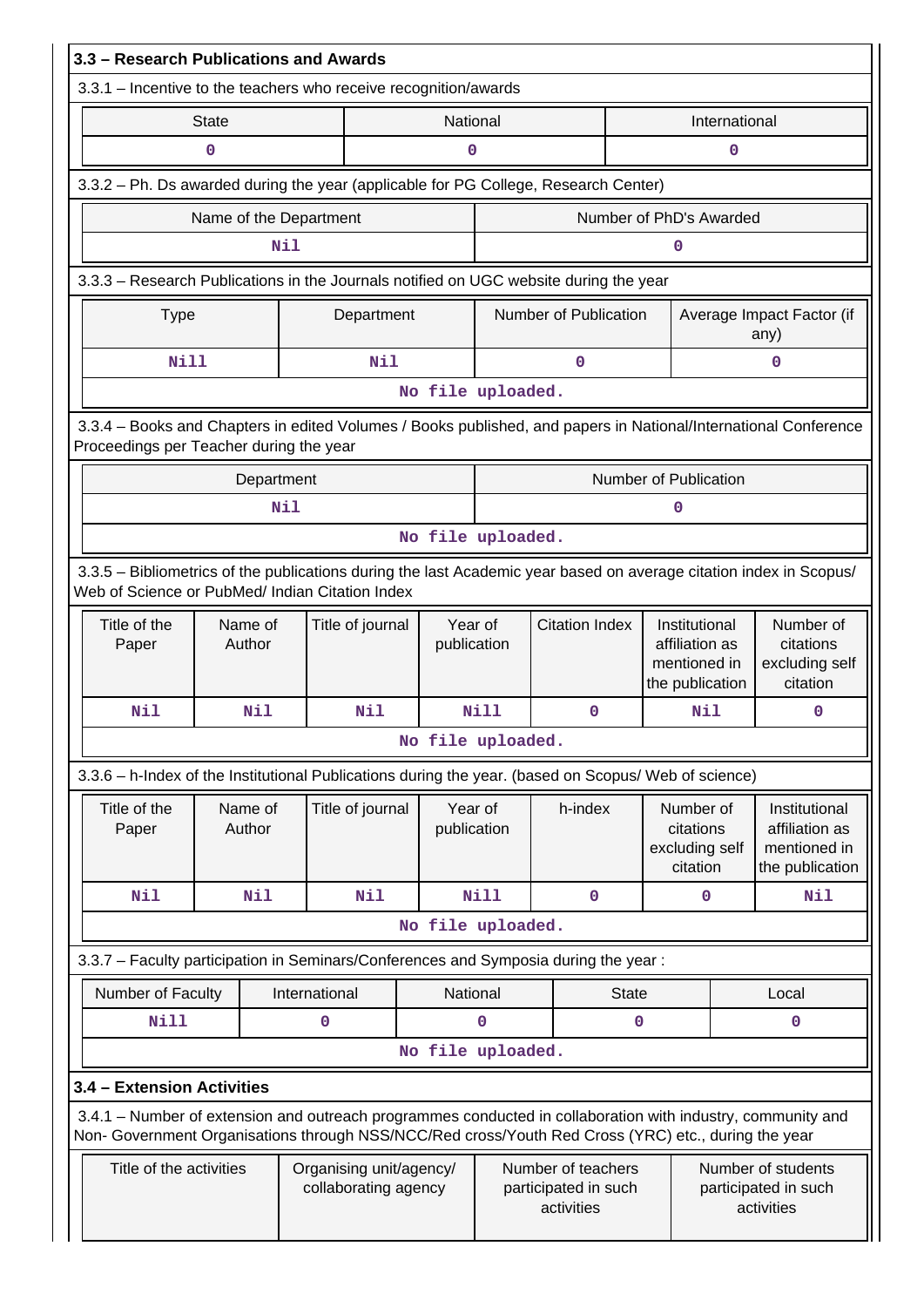| Nil<br>Nil                                                                                                                                                                                                     |                         |                                                                                                   |                    |                                            |                             | $\mathbf{0}$           |                                                         | $\mathbf 0$                            |                                                           |  |  |
|----------------------------------------------------------------------------------------------------------------------------------------------------------------------------------------------------------------|-------------------------|---------------------------------------------------------------------------------------------------|--------------------|--------------------------------------------|-----------------------------|------------------------|---------------------------------------------------------|----------------------------------------|-----------------------------------------------------------|--|--|
|                                                                                                                                                                                                                |                         |                                                                                                   |                    |                                            | No file uploaded.           |                        |                                                         |                                        |                                                           |  |  |
| 3.4.2 - Awards and recognition received for extension activities from Government and other recognized bodies<br>during the year                                                                                |                         |                                                                                                   |                    |                                            |                             |                        |                                                         |                                        |                                                           |  |  |
| Name of the activity                                                                                                                                                                                           |                         |                                                                                                   | Award/Recognition  |                                            |                             | <b>Awarding Bodies</b> |                                                         | Number of students<br><b>Benefited</b> |                                                           |  |  |
| Nil                                                                                                                                                                                                            |                         |                                                                                                   | Nil                |                                            |                             | Nil                    |                                                         |                                        | 0                                                         |  |  |
|                                                                                                                                                                                                                |                         |                                                                                                   |                    |                                            | No file uploaded.           |                        |                                                         |                                        |                                                           |  |  |
| 3.4.3 - Students participating in extension activities with Government Organisations, Non-Government<br>Organisations and programmes such as Swachh Bharat, Aids Awareness, Gender Issue, etc. during the year |                         |                                                                                                   |                    |                                            |                             |                        |                                                         |                                        |                                                           |  |  |
| Name of the scheme                                                                                                                                                                                             |                         | Organising unit/Agen<br>cy/collaborating<br>agency                                                |                    | Name of the activity                       |                             |                        | Number of teachers<br>participated in such<br>activites |                                        | Number of students<br>participated in such<br>activites   |  |  |
| Nil                                                                                                                                                                                                            |                         | Nil                                                                                               |                    |                                            | Nil                         |                        | $\mathbf 0$                                             |                                        | $\mathbf 0$                                               |  |  |
|                                                                                                                                                                                                                |                         |                                                                                                   |                    |                                            | No file uploaded.           |                        |                                                         |                                        |                                                           |  |  |
| 3.5 - Collaborations                                                                                                                                                                                           |                         |                                                                                                   |                    |                                            |                             |                        |                                                         |                                        |                                                           |  |  |
| 3.5.1 – Number of Collaborative activities for research, faculty exchange, student exchange during the year                                                                                                    |                         |                                                                                                   |                    |                                            |                             |                        |                                                         |                                        |                                                           |  |  |
| Nature of activity<br>Participant                                                                                                                                                                              |                         |                                                                                                   |                    |                                            | Source of financial support |                        |                                                         |                                        | Duration                                                  |  |  |
| Nil                                                                                                                                                                                                            |                         |                                                                                                   | $\Omega$           |                                            |                             | Nil                    |                                                         |                                        | $\mathbf 0$                                               |  |  |
|                                                                                                                                                                                                                |                         |                                                                                                   |                    |                                            | No file uploaded.           |                        |                                                         |                                        |                                                           |  |  |
| 3.5.2 - Linkages with institutions/industries for internship, on-the- job training, project work, sharing of research<br>facilities etc. during the year                                                       |                         |                                                                                                   |                    |                                            |                             |                        |                                                         |                                        |                                                           |  |  |
| Nature of linkage                                                                                                                                                                                              | Title of the<br>linkage | Name of the<br>partnering<br>institution/<br>industry<br>/research lab<br>with contact<br>details |                    | <b>Duration To</b><br><b>Duration From</b> |                             |                        | Participant                                             |                                        |                                                           |  |  |
| Nil                                                                                                                                                                                                            |                         | Nil                                                                                               |                    | Nil                                        | Nill                        |                        |                                                         | Nill                                   | $\mathbf 0$                                               |  |  |
|                                                                                                                                                                                                                |                         |                                                                                                   |                    |                                            | No file uploaded.           |                        |                                                         |                                        |                                                           |  |  |
| 3.5.3 - MoUs signed with institutions of national, international importance, other universities, industries, corporate<br>houses etc. during the year                                                          |                         |                                                                                                   |                    |                                            |                             |                        |                                                         |                                        |                                                           |  |  |
| Organisation                                                                                                                                                                                                   |                         |                                                                                                   | Date of MoU signed |                                            |                             | Purpose/Activities     |                                                         |                                        | Number of<br>students/teachers<br>participated under MoUs |  |  |
| Nil                                                                                                                                                                                                            |                         |                                                                                                   | Nill               |                                            |                             | Nil                    |                                                         |                                        | 0                                                         |  |  |
|                                                                                                                                                                                                                |                         |                                                                                                   |                    |                                            | No file uploaded.           |                        |                                                         |                                        |                                                           |  |  |
| <b>CRITERION IV - INFRASTRUCTURE AND LEARNING RESOURCES</b>                                                                                                                                                    |                         |                                                                                                   |                    |                                            |                             |                        |                                                         |                                        |                                                           |  |  |
| 4.1 - Physical Facilities                                                                                                                                                                                      |                         |                                                                                                   |                    |                                            |                             |                        |                                                         |                                        |                                                           |  |  |
| 4.1.1 - Budget allocation, excluding salary for infrastructure augmentation during the year                                                                                                                    |                         |                                                                                                   |                    |                                            |                             |                        |                                                         |                                        |                                                           |  |  |
| Budget allocated for infrastructure augmentation                                                                                                                                                               |                         |                                                                                                   |                    |                                            |                             |                        |                                                         |                                        | Budget utilized for infrastructure development            |  |  |
|                                                                                                                                                                                                                |                         | 0                                                                                                 |                    |                                            |                             |                        |                                                         | 0                                      |                                                           |  |  |
|                                                                                                                                                                                                                |                         |                                                                                                   |                    |                                            |                             |                        |                                                         |                                        |                                                           |  |  |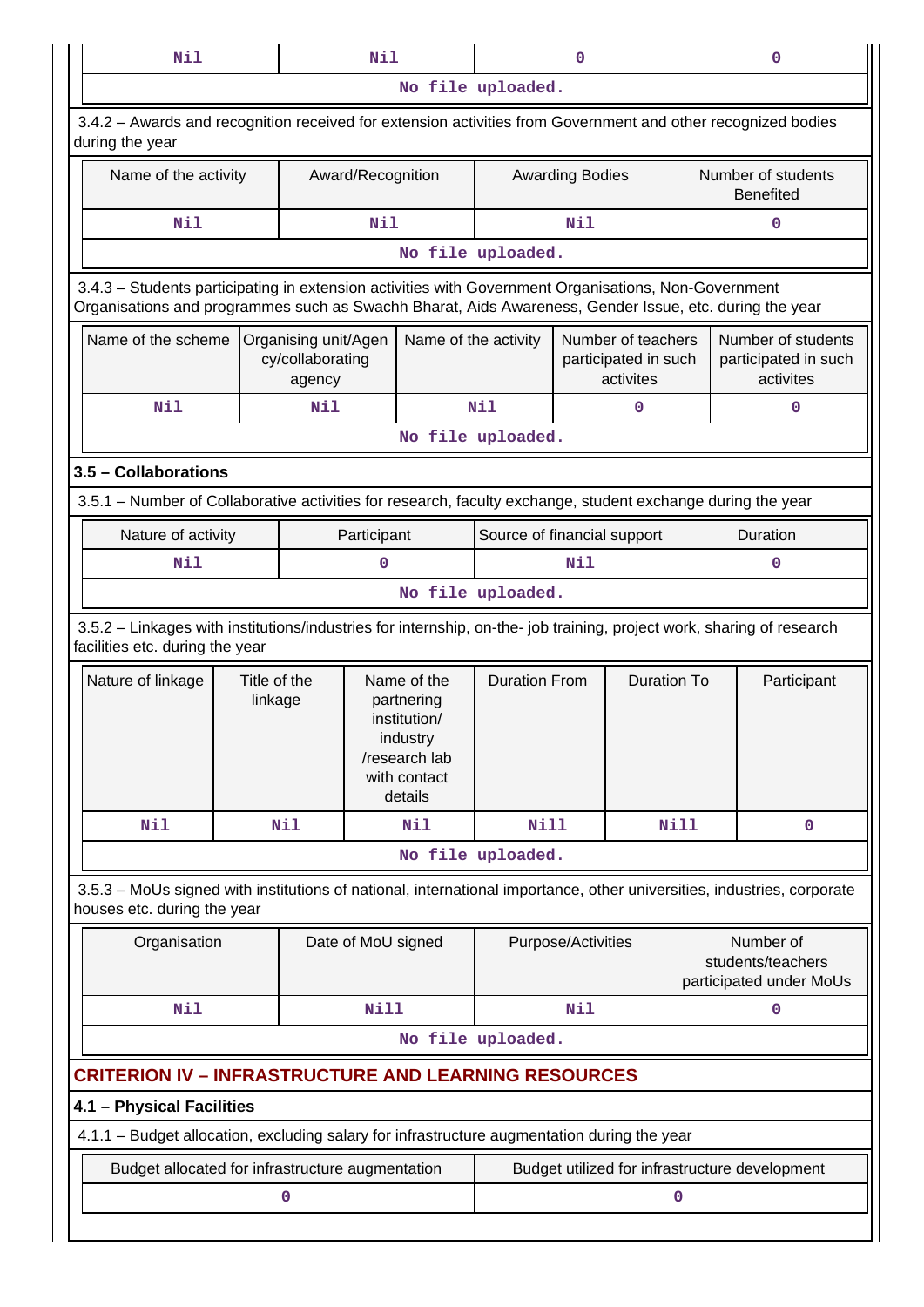| 4.1.2 - Details of augmentation in infrastructure facilities during the year |                                                                                                                                                                                                                                                         |                   |      |                    |                            |                     |                                                                                                                      |                    |             |                                                   |         |                      |
|------------------------------------------------------------------------------|---------------------------------------------------------------------------------------------------------------------------------------------------------------------------------------------------------------------------------------------------------|-------------------|------|--------------------|----------------------------|---------------------|----------------------------------------------------------------------------------------------------------------------|--------------------|-------------|---------------------------------------------------|---------|----------------------|
|                                                                              |                                                                                                                                                                                                                                                         | <b>Facilities</b> |      |                    |                            |                     | <b>Existing or Newly Added</b>                                                                                       |                    |             |                                                   |         |                      |
|                                                                              |                                                                                                                                                                                                                                                         |                   |      |                    |                            |                     | No Data Entered/Not Applicable !!!                                                                                   |                    |             |                                                   |         |                      |
|                                                                              | No file uploaded.                                                                                                                                                                                                                                       |                   |      |                    |                            |                     |                                                                                                                      |                    |             |                                                   |         |                      |
| 4.2 - Library as a Learning Resource                                         |                                                                                                                                                                                                                                                         |                   |      |                    |                            |                     |                                                                                                                      |                    |             |                                                   |         |                      |
| 4.2.1 - Library is automated {Integrated Library Management System (ILMS)}   |                                                                                                                                                                                                                                                         |                   |      |                    |                            |                     |                                                                                                                      |                    |             |                                                   |         |                      |
| Nature of automation (fully<br>Name of the ILMS<br>software<br>or patially)  |                                                                                                                                                                                                                                                         |                   |      |                    |                            |                     | Version                                                                                                              |                    |             | Year of automation                                |         |                      |
|                                                                              | LMS                                                                                                                                                                                                                                                     |                   |      | Fully              |                            |                     | 2.0                                                                                                                  |                    |             |                                                   | 2018    |                      |
|                                                                              | 4.2.2 - Library Services                                                                                                                                                                                                                                |                   |      |                    |                            |                     |                                                                                                                      |                    |             |                                                   |         |                      |
|                                                                              | Library<br>Existing<br>Service Type                                                                                                                                                                                                                     |                   |      |                    |                            | Newly Added         |                                                                                                                      |                    |             | Total                                             |         |                      |
| Text<br><b>Books</b>                                                         |                                                                                                                                                                                                                                                         | 15336             |      | 2300400            |                            | $\mathbf 0$         | $\mathbf 0$                                                                                                          |                    | 15336       |                                                   |         | 2300400              |
| Journals                                                                     |                                                                                                                                                                                                                                                         | 220               |      | 549150             |                            | $\mathbf 0$         | $\mathbf 0$                                                                                                          |                    | 220         |                                                   |         | 549150               |
|                                                                              |                                                                                                                                                                                                                                                         |                   |      |                    | No file uploaded.          |                     |                                                                                                                      |                    |             |                                                   |         |                      |
|                                                                              | 4.2.3 - E-content developed by teachers such as: e-PG- Pathshala, CEC (under e-PG- Pathshala CEC (Under<br>Graduate) SWAYAM other MOOCs platform NPTEL/NMEICT/any other Government initiatives & institutional<br>(Learning Management System (LMS) etc |                   |      |                    |                            |                     |                                                                                                                      |                    |             |                                                   |         |                      |
|                                                                              | Name of the Teacher                                                                                                                                                                                                                                     |                   |      | Name of the Module |                            |                     | Platform on which module<br>is developed                                                                             |                    |             |                                                   | content | Date of launching e- |
| Nil                                                                          |                                                                                                                                                                                                                                                         |                   |      | Nil                |                            | <b>Nil</b>          |                                                                                                                      |                    |             | <b>Nill</b>                                       |         |                      |
|                                                                              |                                                                                                                                                                                                                                                         |                   |      |                    | No file uploaded.          |                     |                                                                                                                      |                    |             |                                                   |         |                      |
| 4.3 - IT Infrastructure                                                      |                                                                                                                                                                                                                                                         |                   |      |                    |                            |                     |                                                                                                                      |                    |             |                                                   |         |                      |
| 4.3.1 - Technology Upgradation (overall)                                     |                                                                                                                                                                                                                                                         |                   |      |                    |                            |                     |                                                                                                                      |                    |             |                                                   |         |                      |
| <b>Type</b>                                                                  | <b>Total Co</b><br>mputers                                                                                                                                                                                                                              | Computer<br>Lab   |      | Internet           | <b>Browsing</b><br>centers | Computer<br>Centers | Office                                                                                                               | Departme<br>nts    |             | Available<br><b>Bandwidt</b><br>h (MBPS/<br>GBPS) |         | <b>Others</b>        |
| Existin<br>g                                                                 | $\mathbf 0$                                                                                                                                                                                                                                             | $\mathbf 0$       |      | $\mathbf{1}$       | $\mathbf 0$                | $\mathbf 0$         | 1                                                                                                                    | $\mathbf 0$        |             | 10                                                |         | $\mathbf 0$          |
| Added                                                                        | 0                                                                                                                                                                                                                                                       | $\mathbf 0$       |      | $\mathbf 0$        | $\mathbf 0$                | $\mathbf 0$         | $\mathbf 0$                                                                                                          | $\mathbf 0$        |             | $\mathbf 0$                                       |         | $\mathbf 0$          |
| Total                                                                        | 0                                                                                                                                                                                                                                                       | 0                 |      | 1                  | 0                          | 0                   | 1                                                                                                                    | $\mathbf 0$        |             | 10                                                |         | $\mathbf 0$          |
|                                                                              |                                                                                                                                                                                                                                                         |                   |      |                    |                            |                     | 4.3.2 - Bandwidth available of internet connection in the Institution (Leased line)                                  |                    |             |                                                   |         |                      |
|                                                                              |                                                                                                                                                                                                                                                         |                   |      |                    |                            | 10 MBPS/ GBPS       |                                                                                                                      |                    |             |                                                   |         |                      |
| 4.3.3 - Facility for e-content                                               |                                                                                                                                                                                                                                                         |                   |      |                    |                            |                     |                                                                                                                      |                    |             |                                                   |         |                      |
|                                                                              | Name of the e-content development facility                                                                                                                                                                                                              |                   |      |                    |                            |                     | Provide the link of the videos and media centre and                                                                  | recording facility |             |                                                   |         |                      |
|                                                                              |                                                                                                                                                                                                                                                         |                   | Niil |                    |                            |                     |                                                                                                                      |                    | <b>Nill</b> |                                                   |         |                      |
| 4.4 - Maintenance of Campus Infrastructure                                   |                                                                                                                                                                                                                                                         |                   |      |                    |                            |                     |                                                                                                                      |                    |             |                                                   |         |                      |
| component, during the year                                                   |                                                                                                                                                                                                                                                         |                   |      |                    |                            |                     | 4.4.1 - Expenditure incurred on maintenance of physical facilities and academic support facilities, excluding salary |                    |             |                                                   |         |                      |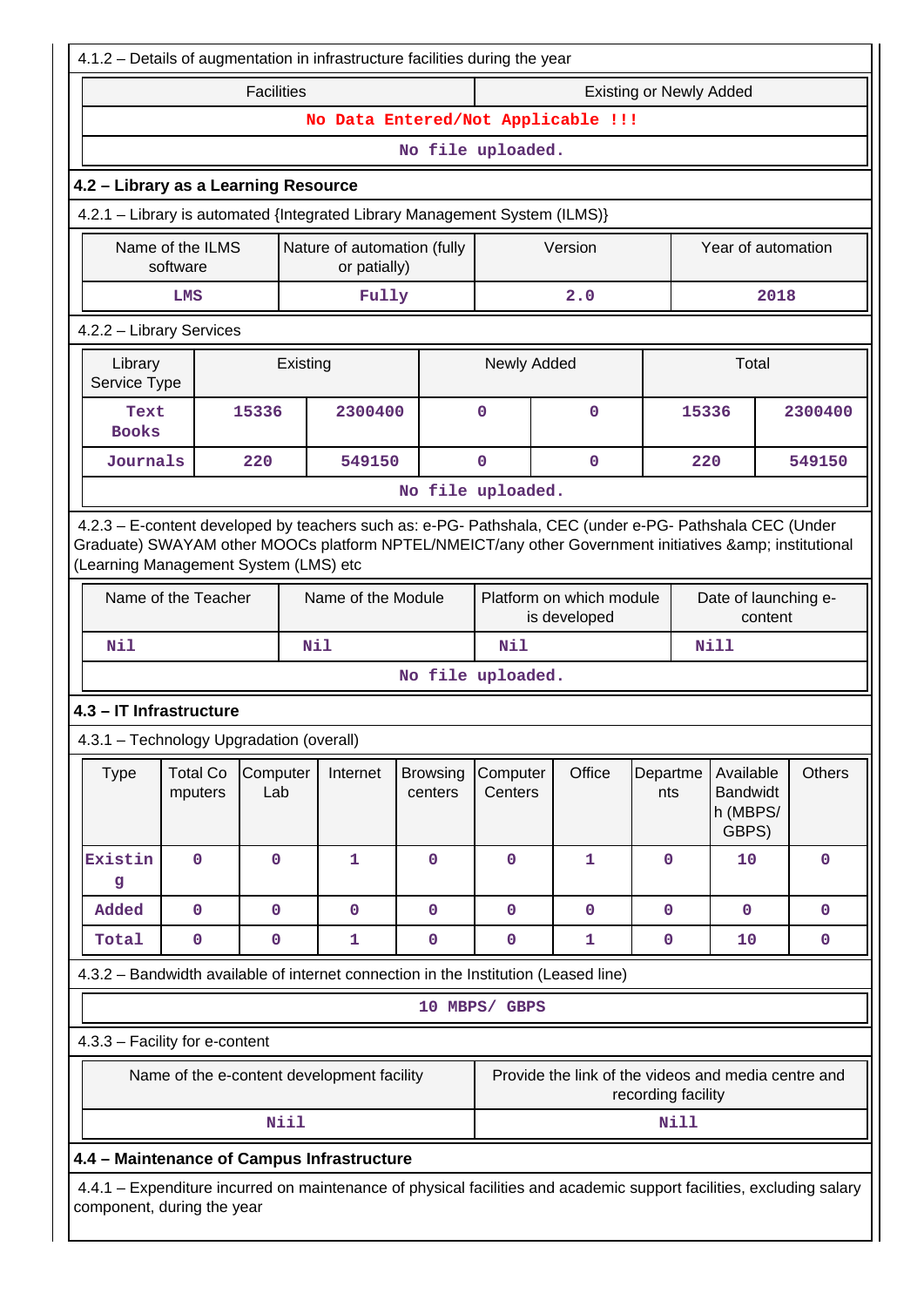| Assigned Budget on<br>academic facilities | Expenditure incurred on<br>maintenance of academic<br><b>facilities</b> | Assigned budget on<br>physical facilities | Expenditure incurredon<br>maintenance of physical<br>facilites |
|-------------------------------------------|-------------------------------------------------------------------------|-------------------------------------------|----------------------------------------------------------------|
| 10.61                                     | 10.61                                                                   | 33.94                                     | 33.94                                                          |

 4.4.2 – Procedures and policies for maintaining and utilizing physical, academic and support facilities - laboratory, library, sports complex, computers, classrooms etc. (maximum 500 words) (information to be available in institutional Website, provide link)

 **As per the rules and policies of the institution, all the stakeholders have fair opportunity to access and use the physical, academic and support facilities of the college, like auditoriums, laboratory, library, sports complex, computers, classrooms etc. Maintenance Cleaning and general maintenance of the classrooms and other physical spaces are done by dedicated staff on a regular basis. The requirement for repair, maintenance, troubleshooting of equipment/ facilities are reported to the IQAC Coordinator by the concerned departments. The IQAC Coordinator, in turn, will compile all such requirements and place before the IQAC members in the committee meeting for further deliberations and financial approval. Once approved, the competent authority verifies the same and assigns the tasks to the concerned facility management department. Utilization of Extraordinary Infrastructure To avail and utilise special physical facility/infrastructure like seminar halls, auditoriums, conference halls, a request cum proposal is placed to the Principal for approval, through the Administrative Office. On approval, the same is allotted to the concerned agency as per the policy in vogue. Library List of new books requested by the Head of the Department in consultation with the Department Council and the Department Faculty is submitted to the Principal. Once approved, the list is forwarded to the Librarian, for further submission to the Purchase Committee. The use of library and its facilities is governed by the rules of the Library. ICT Facilities The ICT smart classrooms and all those computer related facilities are maintained by the technically skilled experts appointed by the management. Laboratory Laboratories in various departments are directly under the custodianship of respective Departments and its heads. Lab maintenance staff is responsible for regular maintenance of facilities. Rules and regulations to utilize them are displayed at prominent places in the laboratories. Sports Complex The use and training of sports facilities regularly takes place in the sports complex under the supervision of Physical Education Director with the association of Physical Education Instructors and coaches, to ensure efficient utilization of sports infrastructure.**

<http://smjcollege.info/userfiles/proceduresandpolicies.pdf>

# **CRITERION V – STUDENT SUPPORT AND PROGRESSION**

#### **5.1 – Student Support**

| 5.1.1 - Scholarships and Financial Support |                          |                    |                  |
|--------------------------------------------|--------------------------|--------------------|------------------|
|                                            | Name/Title of the scheme | Number of students | Amount in Rupees |
| Financial Support<br>from institution      | Nil                      |                    |                  |
| Financial Support<br>from Other Sources    |                          |                    |                  |
| a) National                                | Nil                      |                    |                  |
| b) International                           | Nil                      |                    |                  |
|                                            |                          | No file uploaded.  |                  |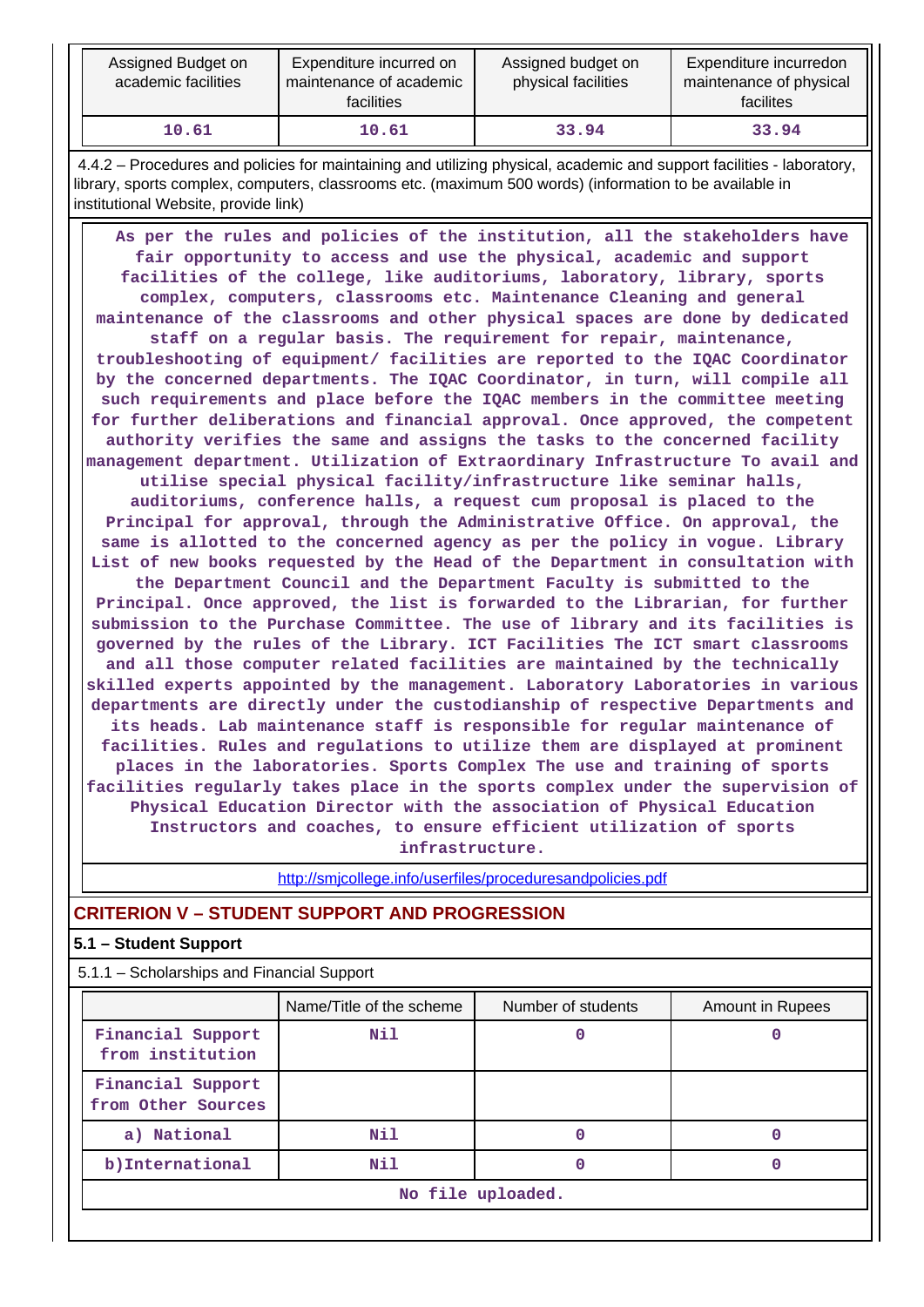|                                                     |                                                             |   |                                                                      |                                                                                                                                                                                        |                                                              |                                                | coaching, Language lab, Bridge courses, Yoga, Meditation, Personal Counselling and Mentoring etc., |  |
|-----------------------------------------------------|-------------------------------------------------------------|---|----------------------------------------------------------------------|----------------------------------------------------------------------------------------------------------------------------------------------------------------------------------------|--------------------------------------------------------------|------------------------------------------------|----------------------------------------------------------------------------------------------------|--|
| Name of the capability<br>enhancement scheme        |                                                             |   | Date of implemetation                                                | Number of students<br>enrolled                                                                                                                                                         |                                                              |                                                | Agencies involved                                                                                  |  |
| <b>Nil</b>                                          |                                                             |   | <b>Nill</b>                                                          | 0                                                                                                                                                                                      |                                                              | 0                                              |                                                                                                    |  |
|                                                     |                                                             |   |                                                                      | No file uploaded.                                                                                                                                                                      |                                                              |                                                |                                                                                                    |  |
| institution during the year                         |                                                             |   |                                                                      | 5.1.3 - Students benefited by guidance for competitive examinations and career counselling offered by the                                                                              |                                                              |                                                |                                                                                                    |  |
| Year                                                | Name of the<br>scheme                                       |   | Number of<br>benefited<br>students for<br>competitive<br>examination | Number of<br>benefited<br>students by<br>career<br>counseling<br>activities                                                                                                            | Number of<br>students who<br>have passedin<br>the comp. exam |                                                | Number of<br>studentsp placed                                                                      |  |
| Nill                                                | Nil                                                         |   | $\mathbf 0$                                                          | 0                                                                                                                                                                                      | 0                                                            |                                                | $\mathbf 0$                                                                                        |  |
|                                                     |                                                             |   |                                                                      | No file uploaded.                                                                                                                                                                      |                                                              |                                                |                                                                                                    |  |
| harassment and ragging cases during the year        |                                                             |   |                                                                      | 5.1.4 - Institutional mechanism for transparency, timely redressal of student grievances, Prevention of sexual                                                                         |                                                              |                                                |                                                                                                    |  |
| Total grievances received                           |                                                             |   |                                                                      | Number of grievances redressed                                                                                                                                                         |                                                              | Avg. number of days for grievance<br>redressal |                                                                                                    |  |
|                                                     | 0                                                           |   |                                                                      | 0                                                                                                                                                                                      |                                                              |                                                | 0                                                                                                  |  |
| 5.2 - Student Progression                           |                                                             |   |                                                                      |                                                                                                                                                                                        |                                                              |                                                |                                                                                                    |  |
| 5.2.1 - Details of campus placement during the year |                                                             |   |                                                                      |                                                                                                                                                                                        |                                                              |                                                |                                                                                                    |  |
|                                                     | On campus                                                   |   |                                                                      |                                                                                                                                                                                        | Off campus                                                   |                                                |                                                                                                    |  |
| Nameof<br>organizations<br>visited                  | Number of<br>students<br>participated                       |   | Number of<br>stduents placed                                         | Nameof<br>organizations<br>visited                                                                                                                                                     | Number of<br>students<br>participated                        |                                                | Number of<br>stduents placed                                                                       |  |
| Nil                                                 |                                                             | 0 | 0                                                                    | Nil                                                                                                                                                                                    | $\mathbf 0$                                                  |                                                | $\mathbf 0$                                                                                        |  |
|                                                     |                                                             |   |                                                                      |                                                                                                                                                                                        |                                                              |                                                |                                                                                                    |  |
|                                                     |                                                             |   |                                                                      | No file uploaded.                                                                                                                                                                      |                                                              |                                                |                                                                                                    |  |
|                                                     |                                                             |   |                                                                      | 5.2.2 - Student progression to higher education in percentage during the year                                                                                                          |                                                              |                                                |                                                                                                    |  |
| Year                                                | Number of<br>students<br>enrolling into<br>higher education |   | Programme<br>graduated from                                          | Depratment<br>graduated from                                                                                                                                                           | Name of<br>institution joined                                |                                                | Name of<br>programme<br>admitted to                                                                |  |
| Nill                                                |                                                             | 0 | Nil                                                                  | Nil                                                                                                                                                                                    | Nil                                                          |                                                | Nil                                                                                                |  |
|                                                     |                                                             |   |                                                                      | No file uploaded.                                                                                                                                                                      |                                                              |                                                |                                                                                                    |  |
|                                                     |                                                             |   |                                                                      | 5.2.3 - Students qualifying in state/ national/ international level examinations during the year<br>(eg:NET/SET/SLET/GATE/GMAT/CAT/GRE/TOFEL/Civil Services/State Government Services) |                                                              |                                                |                                                                                                    |  |
|                                                     | Items                                                       |   |                                                                      |                                                                                                                                                                                        | Number of students selected/ qualifying                      |                                                |                                                                                                    |  |
|                                                     | Nill                                                        |   |                                                                      |                                                                                                                                                                                        | 0                                                            |                                                |                                                                                                    |  |
|                                                     |                                                             |   |                                                                      | No file uploaded.                                                                                                                                                                      |                                                              |                                                |                                                                                                    |  |
|                                                     |                                                             |   |                                                                      | 5.2.4 - Sports and cultural activities / competitions organised at the institution level during the year                                                                               |                                                              |                                                |                                                                                                    |  |
|                                                     | Activity                                                    |   | Level                                                                |                                                                                                                                                                                        |                                                              |                                                | Number of Participants                                                                             |  |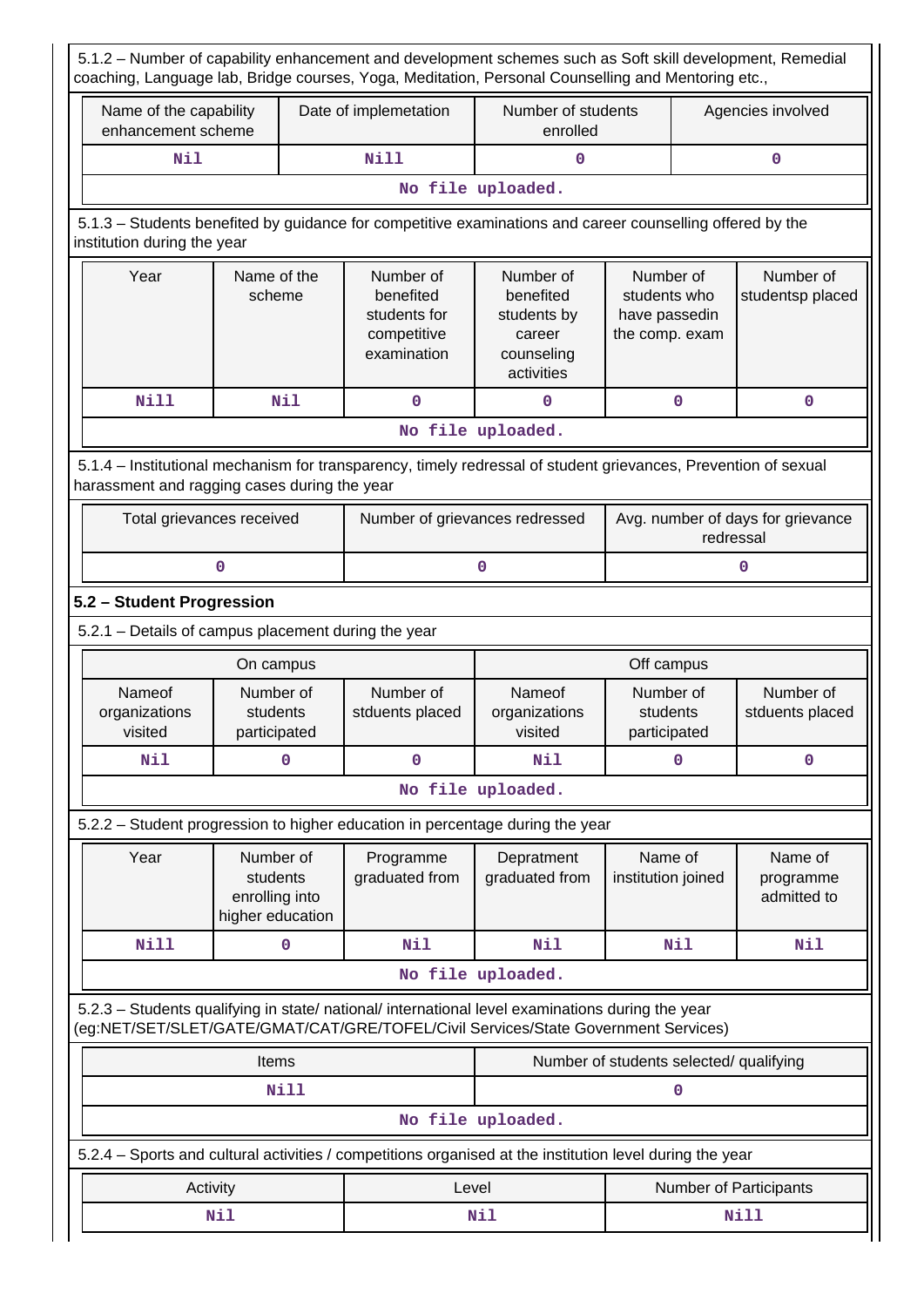**No file uploaded.**

#### **5.3 – Student Participation and Activities**

 5.3.1 – Number of awards/medals for outstanding performance in sports/cultural activities at national/international level (award for a team event should be counted as one)

| Year | Name of the<br>award/medal | National/<br>Internaional | Number of<br>awards for<br>Sports | Number of<br>awards for<br>Cultural | Student ID<br>number | Name of the<br>student |
|------|----------------------------|---------------------------|-----------------------------------|-------------------------------------|----------------------|------------------------|
| Nill | Nil                        | Nill                      | Nill                              | Nill                                | Nil                  | Nil                    |
|      |                            |                           | No file uploaded.                 |                                     |                      |                        |

5.3.2 – Activity of Student Council & amp; representation of students on academic & amp; administrative bodies/committees of the institution (maximum 500 words)

 **Student Council of the college is an elected body and always joins hands with faculty members and college administration to ensure overall development of the college. There is regular election of Students' Union representatives in the college where the teaching and non-teaching staff participate as officials and supervisors. The student representatives thus elected by the entire student body then represents issues concerning students' interests and welfare. The college administration has a cordial relationship with the student bodies and does its best to remedy the problems faced by them. The student representatives support in various college events like admissions, cultural programs, educational and awareness drives and sports.**

### **5.4 – Alumni Engagement**

5.4.1 – Whether the institution has registered Alumni Association?

 **No**

5.4.2 – No. of enrolled Alumni:

5.4.3 – Alumni contribution during the year (in Rupees) :

**0**

**0**

5.4.4 – Meetings/activities organized by Alumni Association :

**Nil** 

# **CRITERION VI – GOVERNANCE, LEADERSHIP AND MANAGEMENT**

#### **6.1 – Institutional Vision and Leadership**

 6.1.1 – Mention two practices of decentralization and participative management during the last year (maximum 500 words)

 **The institution has a mechanism of providing operational autonomy to various functionaries in order to ensure a decentralized governance system. 1. Principal Level: Principal is the Head of the Institution and chairperson of the IQAC. The principal in consultation with the Teachers' Council nominates different committees for planning and implementation of different academic, student administration and related policies. All academic and operational policies are based on the unanimous decision of the governing body, the IQAC and the teacher's council. 2. Faculty level: Faculty members are given representation in various committees/cells nominated by the Teachers council, in the Governing body, in the IQAC and other committees. Every year, the composition of different committees is changed to ensure a uniform exposure of**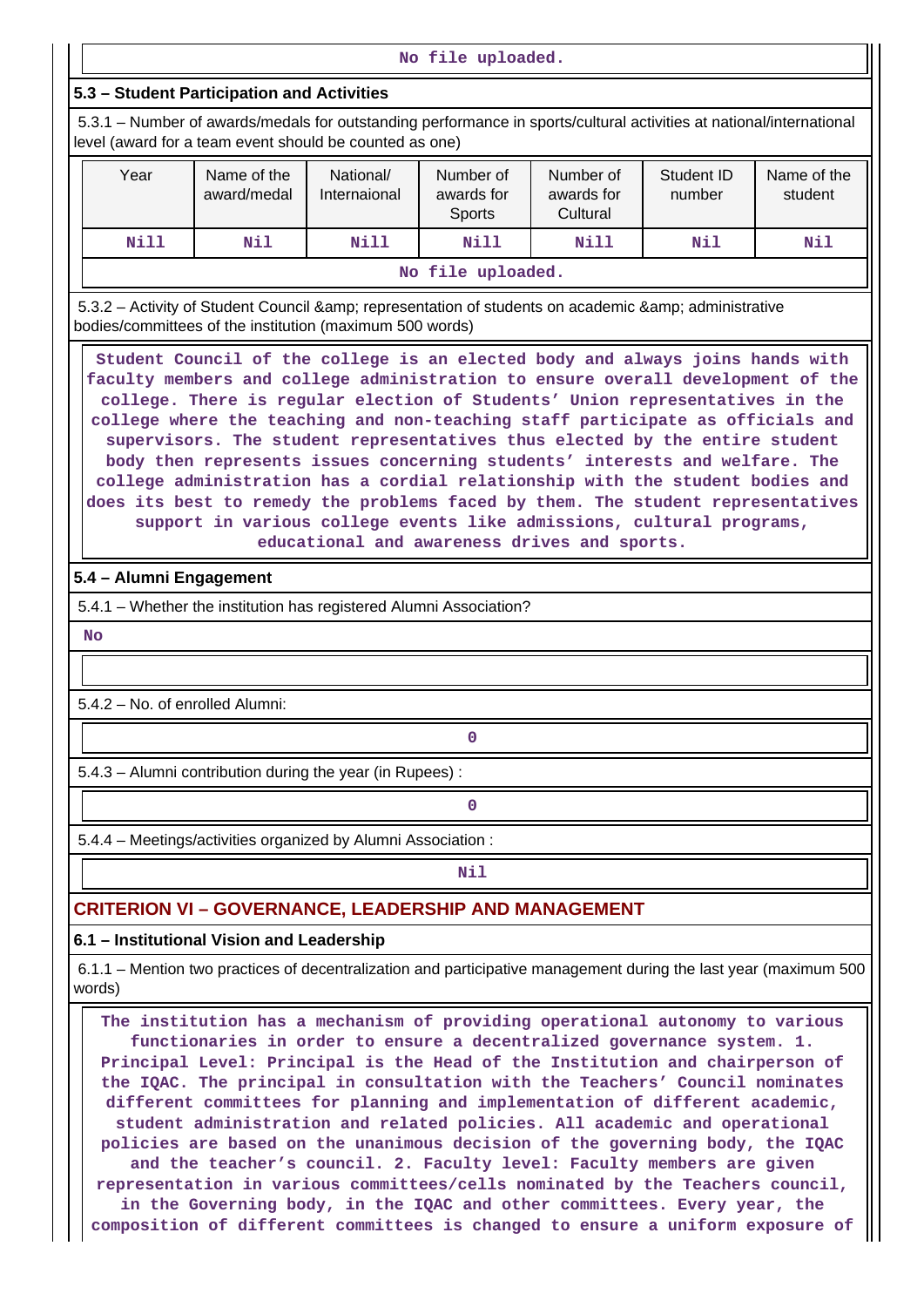**duties for academic and professional development of faculty members. Following are the different sub-committees which have been nominated by Teachers' Council. 1. IQAC Committee 2. NAAC Steering Committee 3. Alumni Association Cell 4. Placement Cell 5. Carrier Counselling Cell 6. Grievances Redressal Cell 7. Feedback Committee 8. Purchase Committee 9. Anti-Ragging Prevention of Sexual Harassment Committee 10. NSS 11. Sports 12. Women's Cell 13. Academic committee 14. Admission committee 15. Examination Committee 16.Development/Building Committee 17. Magazine Committee 18. Cultural Committee 19. Proctorial Committee 20. Research expert Committee 21. Library Committee 22. Committee for SC/ST 23. Committee for OBC 24. Internal Compliant Committee 25. Minority Cell**

6.1.2 – Does the institution have a Management Information System (MIS)?

**No. 2. In the case of the case of the case of the case of the case of the case of the case of the case of the case of the case of the case of the case of the case of the case of the case of the case of the case of the cas** 

# **6.2 – Strategy Development and Deployment**

6.2.1 – Quality improvement strategies adopted by the institution for each of the following (with in 100 words each):

| <b>Strategy Type</b>                                           | Details |
|----------------------------------------------------------------|---------|
| Nill                                                           | Nil     |
| 6.2.2 – Implementation of e-governance in areas of operations: |         |
|                                                                | __      |

| E-governace area | Details |
|------------------|---------|
| <b>Nil</b>       | Nil     |

# **6.3 – Faculty Empowerment Strategies**

 6.3.1 – Teachers provided with financial support to attend conferences / workshops and towards membership fee of professional bodies during the year

| Year | Name of Teacher | Name of conference/<br>workshop attended<br>for which financial<br>support provided | Name of the<br>professional body for<br>which membership<br>fee is provided | Amount of support |
|------|-----------------|-------------------------------------------------------------------------------------|-----------------------------------------------------------------------------|-------------------|
| Nill | Nil             | Nil                                                                                 | Nil                                                                         |                   |
|      |                 | No file uploaded.                                                                   |                                                                             |                   |

 6.3.2 – Number of professional development / administrative training programmes organized by the College for teaching and non teaching staff during the year

| Year | Title of the<br>professional<br>development<br>programme<br>organised for<br>teaching staff | Title of the<br>administrative<br>training<br>programme<br>organised for<br>non-teaching<br>staff | From date         | To Date | Number of<br>participants<br>(Teaching<br>staff) | Number of<br>participants<br>(non-teaching<br>staff) |
|------|---------------------------------------------------------------------------------------------|---------------------------------------------------------------------------------------------------|-------------------|---------|--------------------------------------------------|------------------------------------------------------|
| Nill | Nil                                                                                         | Nil                                                                                               | Nill              | Nill    | Nill                                             | Nill                                                 |
|      |                                                                                             |                                                                                                   | bebsolour efit oM |         |                                                  |                                                      |

**No file uploaded.**

 6.3.3 – No. of teachers attending professional development programmes, viz., Orientation Programme, Refresher Course, Short Term Course, Faculty Development Programmes during the year

| Title of the<br>professional<br>development<br>programme | Number of teachers<br>who attended | From Date | To date | <b>Duration</b> |
|----------------------------------------------------------|------------------------------------|-----------|---------|-----------------|
| Nil                                                      |                                    | Nill      | Nill    |                 |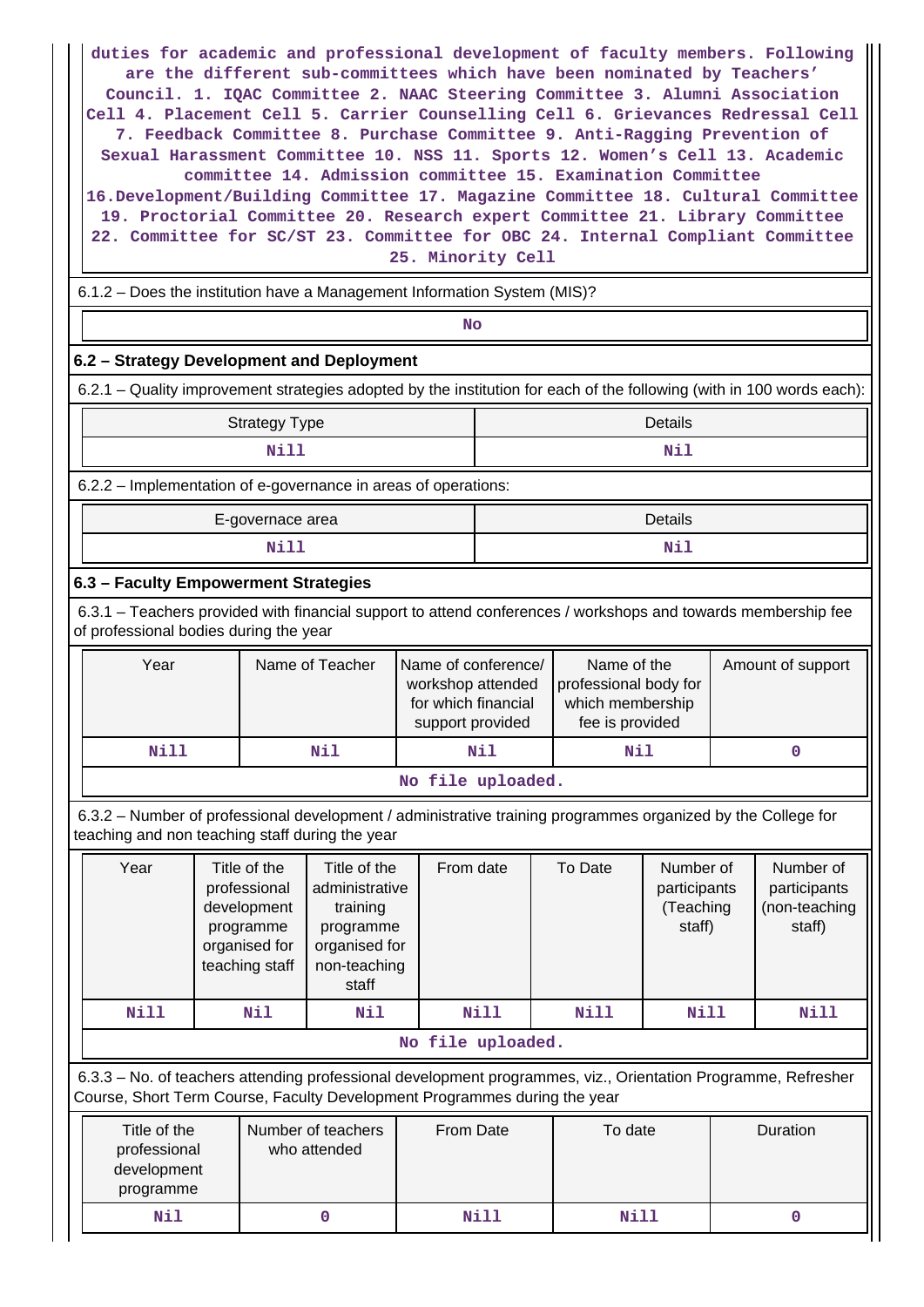|                                                                                                                                                                                                                                                                                                                         |                                                                                                                                                                                                                                                                                                                                                                                                                                                                                                                                                          |                               | No file uploaded. |           |              |                  |  |  |
|-------------------------------------------------------------------------------------------------------------------------------------------------------------------------------------------------------------------------------------------------------------------------------------------------------------------------|----------------------------------------------------------------------------------------------------------------------------------------------------------------------------------------------------------------------------------------------------------------------------------------------------------------------------------------------------------------------------------------------------------------------------------------------------------------------------------------------------------------------------------------------------------|-------------------------------|-------------------|-----------|--------------|------------------|--|--|
| 6.3.4 - Faculty and Staff recruitment (no. for permanent recruitment):                                                                                                                                                                                                                                                  |                                                                                                                                                                                                                                                                                                                                                                                                                                                                                                                                                          |                               |                   |           |              |                  |  |  |
|                                                                                                                                                                                                                                                                                                                         | Teaching                                                                                                                                                                                                                                                                                                                                                                                                                                                                                                                                                 |                               |                   |           | Non-teaching |                  |  |  |
| Permanent                                                                                                                                                                                                                                                                                                               |                                                                                                                                                                                                                                                                                                                                                                                                                                                                                                                                                          | <b>Full Time</b>              |                   | Permanent |              | <b>Full Time</b> |  |  |
| $\mathbf 0$                                                                                                                                                                                                                                                                                                             |                                                                                                                                                                                                                                                                                                                                                                                                                                                                                                                                                          | 0                             |                   | 0         |              | 0                |  |  |
| 6.3.5 - Welfare schemes for                                                                                                                                                                                                                                                                                             |                                                                                                                                                                                                                                                                                                                                                                                                                                                                                                                                                          |                               |                   |           |              |                  |  |  |
| <b>Students</b><br>Teaching<br>Non-teaching                                                                                                                                                                                                                                                                             |                                                                                                                                                                                                                                                                                                                                                                                                                                                                                                                                                          |                               |                   |           |              |                  |  |  |
| 0                                                                                                                                                                                                                                                                                                                       |                                                                                                                                                                                                                                                                                                                                                                                                                                                                                                                                                          |                               | 0                 |           |              | $\mathbf 0$      |  |  |
| 6.4 - Financial Management and Resource Mobilization                                                                                                                                                                                                                                                                    |                                                                                                                                                                                                                                                                                                                                                                                                                                                                                                                                                          |                               |                   |           |              |                  |  |  |
| 6.4.1 – Institution conducts internal and external financial audits regularly (with in 100 words each)                                                                                                                                                                                                                  |                                                                                                                                                                                                                                                                                                                                                                                                                                                                                                                                                          |                               |                   |           |              |                  |  |  |
|                                                                                                                                                                                                                                                                                                                         | Yes, Institution Conducts Internal and External Audit regularly. The college<br>has a mechanism for external financial audit every year on the end of financial<br>year. The College has a mechanism for Internal audit by Registered Charter<br>Accountant every year on the end of financial year. The external audit is<br>carried out by a government auditor appointed by the Department of Higher<br>Education, Government of Bihar. There were no major objections raised by the<br>auditor. Financial Audit also done by Affiliating University. |                               |                   |           |              |                  |  |  |
| 6.4.2 - Funds / Grants received from management, non-government bodies, individuals, philanthropies during the<br>year(not covered in Criterion III)                                                                                                                                                                    |                                                                                                                                                                                                                                                                                                                                                                                                                                                                                                                                                          |                               |                   |           |              |                  |  |  |
| Name of the non government<br>funding agencies /individuals                                                                                                                                                                                                                                                             |                                                                                                                                                                                                                                                                                                                                                                                                                                                                                                                                                          | Funds/ Grnats received in Rs. |                   |           |              | Purpose          |  |  |
| Nil                                                                                                                                                                                                                                                                                                                     |                                                                                                                                                                                                                                                                                                                                                                                                                                                                                                                                                          |                               | $\mathbf{0}$      |           |              | Nil              |  |  |
|                                                                                                                                                                                                                                                                                                                         |                                                                                                                                                                                                                                                                                                                                                                                                                                                                                                                                                          |                               | No file uploaded. |           |              |                  |  |  |
| 6.4.3 - Total corpus fund generated                                                                                                                                                                                                                                                                                     |                                                                                                                                                                                                                                                                                                                                                                                                                                                                                                                                                          |                               |                   |           |              |                  |  |  |
|                                                                                                                                                                                                                                                                                                                         |                                                                                                                                                                                                                                                                                                                                                                                                                                                                                                                                                          |                               |                   |           |              |                  |  |  |
| 6.5 - Internal Quality Assurance System                                                                                                                                                                                                                                                                                 |                                                                                                                                                                                                                                                                                                                                                                                                                                                                                                                                                          |                               |                   |           |              |                  |  |  |
| 6.5.1 - Whether Academic and Administrative Audit (AAA) has been done?                                                                                                                                                                                                                                                  |                                                                                                                                                                                                                                                                                                                                                                                                                                                                                                                                                          |                               |                   |           |              |                  |  |  |
| <b>Audit Type</b>                                                                                                                                                                                                                                                                                                       |                                                                                                                                                                                                                                                                                                                                                                                                                                                                                                                                                          | External                      |                   |           |              | Internal         |  |  |
|                                                                                                                                                                                                                                                                                                                         | Yes/No                                                                                                                                                                                                                                                                                                                                                                                                                                                                                                                                                   | Agency                        |                   |           | Yes/No       | Authority        |  |  |
| Academic                                                                                                                                                                                                                                                                                                                | <b>No</b>                                                                                                                                                                                                                                                                                                                                                                                                                                                                                                                                                |                               | Nill              |           | <b>No</b>    | <b>Nill</b>      |  |  |
| Administrative                                                                                                                                                                                                                                                                                                          | No                                                                                                                                                                                                                                                                                                                                                                                                                                                                                                                                                       |                               | Nill              |           | <b>No</b>    | Nill             |  |  |
| 6.5.2 – Activities and support from the Parent – Teacher Association (at least three)                                                                                                                                                                                                                                   |                                                                                                                                                                                                                                                                                                                                                                                                                                                                                                                                                          |                               |                   |           |              |                  |  |  |
|                                                                                                                                                                                                                                                                                                                         |                                                                                                                                                                                                                                                                                                                                                                                                                                                                                                                                                          | Nil                           |                   |           |              |                  |  |  |
| 6.5.3 – Development programmes for support staff (at least three)                                                                                                                                                                                                                                                       |                                                                                                                                                                                                                                                                                                                                                                                                                                                                                                                                                          |                               |                   |           |              |                  |  |  |
|                                                                                                                                                                                                                                                                                                                         |                                                                                                                                                                                                                                                                                                                                                                                                                                                                                                                                                          | <b>Nil</b>                    |                   |           |              |                  |  |  |
| 6.5.4 - Post Accreditation initiative(s) (mention at least three)                                                                                                                                                                                                                                                       |                                                                                                                                                                                                                                                                                                                                                                                                                                                                                                                                                          |                               |                   |           |              |                  |  |  |
| 1. Upgradation of Library with Automation and Barcoding 2. Installation of<br>Solar Energy System as Alternate Energy Source 3. Installation of ICT<br>facilities for Teaching Learning 4. Upgradation of Athletics Sports Facilities<br>with adding more Athletics sports goods. 5. Automation of Admission and Office |                                                                                                                                                                                                                                                                                                                                                                                                                                                                                                                                                          | Process                       |                   |           |              |                  |  |  |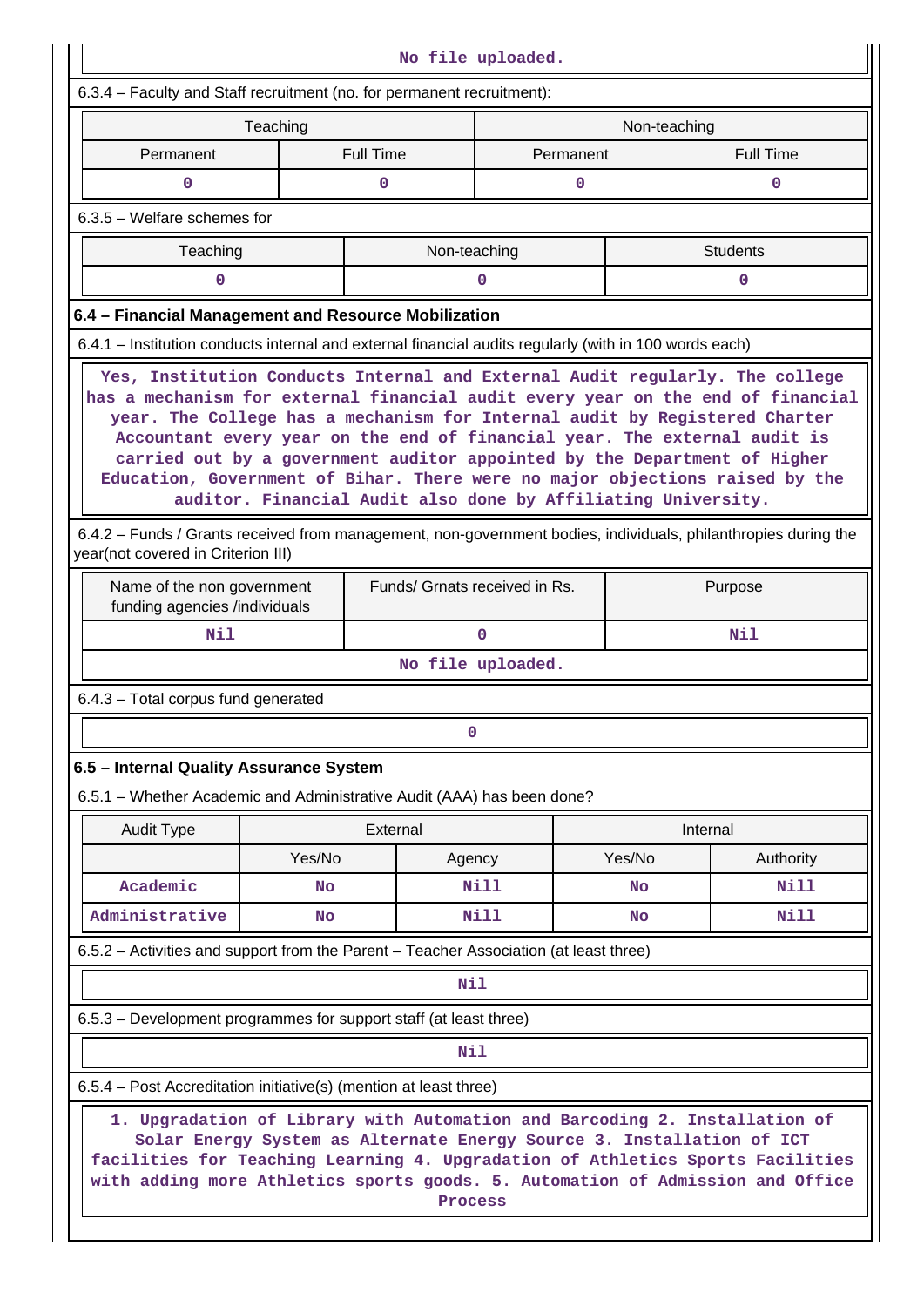| 6.5.5 - Internal Quality Assurance System Details                |                                                                                                             |                            |                      |                    |                           |  |
|------------------------------------------------------------------|-------------------------------------------------------------------------------------------------------------|----------------------------|----------------------|--------------------|---------------------------|--|
|                                                                  | a) Submission of Data for AISHE portal                                                                      |                            |                      | Yes                |                           |  |
|                                                                  | b) Participation in NIRF                                                                                    |                            |                      | No                 |                           |  |
|                                                                  | c)ISO certification                                                                                         |                            | <b>No</b>            |                    |                           |  |
| d)NBA or any other quality audit                                 |                                                                                                             |                            |                      | <b>No</b>          |                           |  |
| 6.5.6 - Number of Quality Initiatives undertaken during the year |                                                                                                             |                            |                      |                    |                           |  |
| Year                                                             | Name of quality<br>initiative by IQAC                                                                       | Date of<br>conducting IQAC | <b>Duration From</b> | <b>Duration To</b> | Number of<br>participants |  |
| 2019                                                             | Upgradation<br>of Library<br>with<br>Automation<br>and<br>Barcoding                                         | 10/01/2019                 | Nill                 | <b>Nill</b>        | 5000                      |  |
| 2019                                                             | Automation<br>of Admission<br>and Office<br>Process                                                         | 15/01/2019                 | <b>Nill</b>          | <b>Nill</b>        | 4000                      |  |
| 2018                                                             | Upgradation<br>of Athletics<br>Sports<br>Facilities<br>with adding<br>more<br>Athletics<br>sports<br>goods. | 24/10/2018                 | Nill                 | <b>Nill</b>        | 200                       |  |
| 2018                                                             | Installation<br>of Solar<br>Energy<br>System as<br>Alternate<br>Energy<br>Source                            | 20/12/2018                 | <b>Nill</b>          | <b>Nill</b>        | 500                       |  |
| 2018                                                             | Organise<br>departmental<br>Seminars and<br>Conferences                                                     | 06/09/2018                 | <b>Nill</b>          | <b>Nill</b>        | 150                       |  |
| 2018                                                             | Installation<br>of ICT<br>facilities<br>for Teaching<br>Learning                                            | 07/08/2018                 | <b>Nill</b>          | <b>Nill</b>        | 50                        |  |
|                                                                  |                                                                                                             |                            | View File            |                    |                           |  |
| <b>CRITERION VII - INSTITUTIONAL VALUES AND BEST PRACTICES</b>   |                                                                                                             |                            |                      |                    |                           |  |
| 7.1 - Institutional Values and Social Responsibilities           |                                                                                                             |                            |                      |                    |                           |  |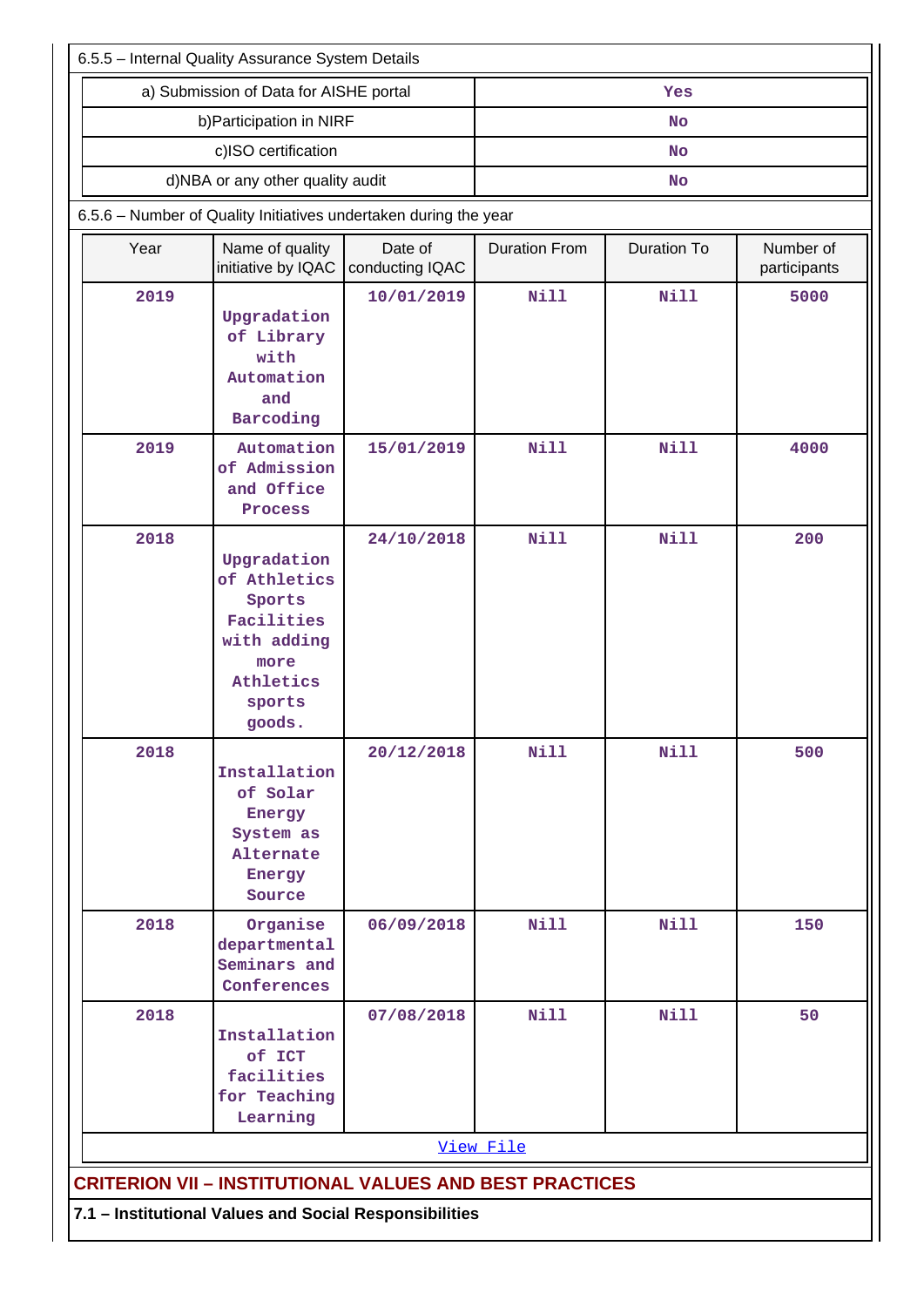| Title of the<br>programme                                                                    |                                                                                             | Period from                                                                                       |     | Period To            |                   |             |                       | Number of Participants                                                                                                                                                                                                                                                                                                                                                                                                                                         |                                                     |
|----------------------------------------------------------------------------------------------|---------------------------------------------------------------------------------------------|---------------------------------------------------------------------------------------------------|-----|----------------------|-------------------|-------------|-----------------------|----------------------------------------------------------------------------------------------------------------------------------------------------------------------------------------------------------------------------------------------------------------------------------------------------------------------------------------------------------------------------------------------------------------------------------------------------------------|-----------------------------------------------------|
|                                                                                              |                                                                                             |                                                                                                   |     |                      |                   | Female      |                       |                                                                                                                                                                                                                                                                                                                                                                                                                                                                | Male                                                |
| Nil                                                                                          |                                                                                             | <b>Nill</b>                                                                                       |     |                      | <b>Nill</b>       |             | $\mathbf 0$           |                                                                                                                                                                                                                                                                                                                                                                                                                                                                | 0                                                   |
| 7.1.2 - Environmental Consciousness and Sustainability/Alternate Energy initiatives such as: |                                                                                             |                                                                                                   |     |                      |                   |             |                       |                                                                                                                                                                                                                                                                                                                                                                                                                                                                |                                                     |
|                                                                                              |                                                                                             |                                                                                                   |     |                      |                   |             |                       | Percentage of power requirement of the University met by the renewable energy sources                                                                                                                                                                                                                                                                                                                                                                          |                                                     |
|                                                                                              |                                                                                             |                                                                                                   |     | Nil                  |                   |             |                       |                                                                                                                                                                                                                                                                                                                                                                                                                                                                |                                                     |
| 7.1.3 - Differently abled (Divyangjan) friendliness                                          |                                                                                             |                                                                                                   |     |                      |                   |             |                       |                                                                                                                                                                                                                                                                                                                                                                                                                                                                |                                                     |
|                                                                                              | Item facilities                                                                             |                                                                                                   |     | Yes/No               |                   |             |                       | Number of beneficiaries                                                                                                                                                                                                                                                                                                                                                                                                                                        |                                                     |
|                                                                                              | <b>Nill</b>                                                                                 |                                                                                                   |     |                      | <b>Nill</b>       |             |                       | 0                                                                                                                                                                                                                                                                                                                                                                                                                                                              |                                                     |
| 7.1.4 - Inclusion and Situatedness                                                           |                                                                                             |                                                                                                   |     |                      |                   |             |                       |                                                                                                                                                                                                                                                                                                                                                                                                                                                                |                                                     |
| Year                                                                                         | Number of<br>initiatives to<br>address<br>locational<br>advantages<br>and disadva<br>ntages | Number of<br>initiatives<br>taken to<br>engage with<br>and<br>contribute to<br>local<br>community |     | Date                 | Duration          |             | Name of<br>initiative | <b>Issues</b><br>addressed                                                                                                                                                                                                                                                                                                                                                                                                                                     | Number of<br>participating<br>students<br>and staff |
| <b>Nill</b>                                                                                  | <b>Nill</b>                                                                                 | <b>Nill</b>                                                                                       |     | <b>Nill</b>          | <b>Nill</b>       |             | Nil                   | Nil                                                                                                                                                                                                                                                                                                                                                                                                                                                            | <b>Nill</b>                                         |
|                                                                                              |                                                                                             |                                                                                                   |     |                      | No file uploaded. |             |                       |                                                                                                                                                                                                                                                                                                                                                                                                                                                                |                                                     |
|                                                                                              |                                                                                             |                                                                                                   |     |                      |                   |             |                       | 7.1.5 - Human Values and Professional Ethics Code of conduct (handbooks) for various stakeholders                                                                                                                                                                                                                                                                                                                                                              |                                                     |
|                                                                                              | <b>Title</b>                                                                                |                                                                                                   |     | Date of publication  |                   |             |                       | Follow up(max 100 words)                                                                                                                                                                                                                                                                                                                                                                                                                                       |                                                     |
|                                                                                              | Nil                                                                                         |                                                                                                   |     |                      | Nill              |             |                       | Nil                                                                                                                                                                                                                                                                                                                                                                                                                                                            |                                                     |
| 7.1.6 - Activities conducted for promotion of universal Values and Ethics                    |                                                                                             |                                                                                                   |     |                      |                   |             |                       |                                                                                                                                                                                                                                                                                                                                                                                                                                                                |                                                     |
|                                                                                              | Activity                                                                                    |                                                                                                   |     | <b>Duration From</b> |                   | Duration To |                       |                                                                                                                                                                                                                                                                                                                                                                                                                                                                | Number of participants                              |
|                                                                                              | Nil                                                                                         |                                                                                                   | Nil |                      |                   | Nil         | Nil                   |                                                                                                                                                                                                                                                                                                                                                                                                                                                                |                                                     |
|                                                                                              |                                                                                             |                                                                                                   |     |                      | No file uploaded. |             |                       |                                                                                                                                                                                                                                                                                                                                                                                                                                                                |                                                     |
| 7.1.7 – Initiatives taken by the institution to make the campus eco-friendly (at least five) |                                                                                             |                                                                                                   |     |                      |                   |             |                       |                                                                                                                                                                                                                                                                                                                                                                                                                                                                |                                                     |
|                                                                                              |                                                                                             |                                                                                                   |     | Botanical Garden     |                   |             |                       | 1. Swachh Bharat Cleanliness drive. 2. Plantation Drive 3. Plastic free campus<br>4. Solar panels for alternate energy source 5. Preservation of plants in                                                                                                                                                                                                                                                                                                     |                                                     |
| 7.2 - Best Practices                                                                         |                                                                                             |                                                                                                   |     |                      |                   |             |                       |                                                                                                                                                                                                                                                                                                                                                                                                                                                                |                                                     |
| 7.2.1 – Describe at least two institutional best practices                                   |                                                                                             |                                                                                                   |     |                      |                   |             |                       |                                                                                                                                                                                                                                                                                                                                                                                                                                                                |                                                     |
|                                                                                              |                                                                                             |                                                                                                   |     |                      |                   |             |                       | Best Practice 1. (a) The Title of the Practice: Entrepreneurship Development<br>Initiative. (b). Goal : The aim of this initiative is to promote<br>Entrepreneurship skills among student community and also promote gainful<br>employment opportunities. (c). The Context : Modern day is the day of<br>entrepreneurship. Students after completing their course programmes go in<br>search of employment, but only a few could get employment they prefer or |                                                     |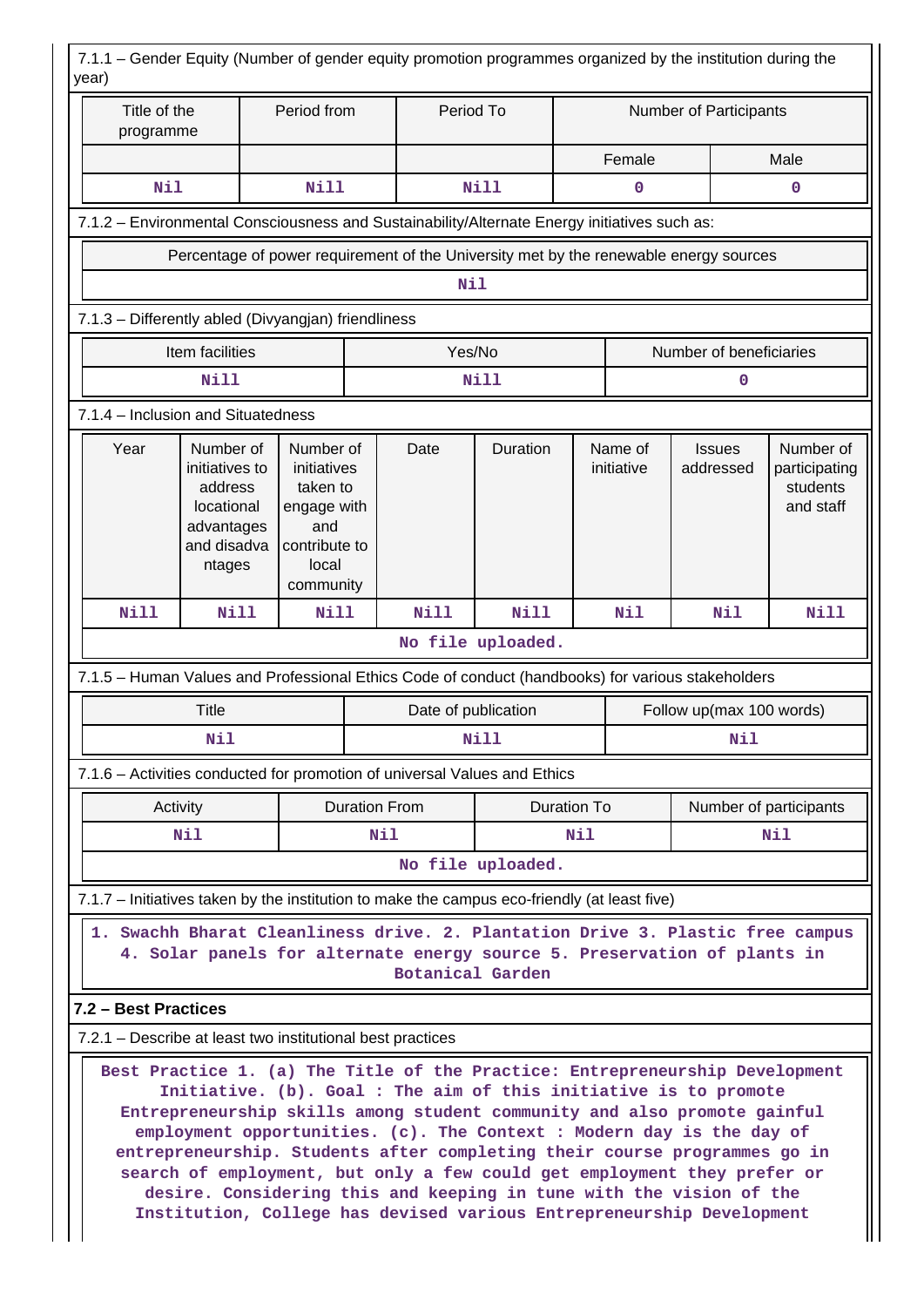**Initiatives so that the students can utilise their talent and skills to make a better living. These students groups from the College level can join together to form their own units and become successful entrepreneurs of tomorrow. (d). The Practice : College has been imparting various programmes for skill development of students. (e). Problems Encountered and Resources required: Funding is a problem for the College. There is time constraint for students to pursue these activities. However faculty and students tries their best to overcome the hurdles and to bring in positive results. Educational institutions can help students develop their skills by merging theory to practice. The students can get a base with the support of faculty and peers. This is to be looked into by the educational institutions. Best Practice 2. (a) The Title of the Practice- Solid Waste Management. (b) Goal : This practice aims to create awareness among general public on the importance of effective solid waste management and encouraging reuse of nonbiodegradable wastes. (c). The Context : Waste Management is widely discussed in the present day. There are several issues related to in effective management of solid wastes. Keeping this mind an effort was taken create an awareness on the issue to prevent adverse impacts on man and other living organisms. Students and staff collected the plastics and other e-wastes from the college campus and houses and handed over it to various agencies for recycling. Training was given to produce decors and other articles of use from discarded plastics. (d). Evidence of Success : The school management and the teachers have reported they have advised the student community to deposit their food waste into the bio-bins and waste food management was thus effectively carried out in especially those schools where space is a limiting factor. The plastic and e-wastes that are quite difficult to be managed were collected and distributed to agencies that deal with e-waste management. The skill enhancement course on plastic reuse has enabled the student community to make beautiful products out of worn out plastics thus promoting plastic recycling. (e). Problems Encountered and Resources required: Though a major share of people were interested in effective solid waste management, there are some who neglect the aftermath of inefficient management practices. Hence, creating awareness to those people was a challenge. The residents of apartments were confused as to how the compost can be used as they have no space to carry out organic farming. Though the initiative is a just a beginning, it can bring in remarkable changes especially in an urban locality. An educational institution with a large number of students can play a significant role in preventing unethical waste disposal strategies.**

 Upload details of two best practices successfully implemented by the institution as per NAAC format in your institution website, provide the link

<http://smjcollege.info/pages.php?Url=best-practices>

#### **7.3 – Institutional Distinctiveness**

 7.3.1 – Provide the details of the performance of the institution in one area distinctive to its vision, priority and thrust in not more than 500 words

 **Sukdeo Mahto Janta (SMJ) College, Khajedih, an affiliated college of Lalit Narayan Mithila University, Darbhanga, was established in April, 1981 by Dr. Dhaneshwar Prasad Singh in the name of his father Sukdeo Mahto with the help of local people. College is located in 16km east from Jaynagar, 16km west from Khutauna 7km south from Indo Nepal border. The College is registered under 12B 2f under U.G.C. Act. It got Affiliation by the State Government on 1986 Under L. N. M. University, Darbhanga with a view to spread Higher Education among Backward and Down Trodden Classes of this Rural Area. The College has excellent academic environment and the Umland area of the college is very wide upto Nepal. The chief objective of the college, Since its inception, has been to shape the young mind with the urgue for creativity, Spirit of tolerance and scientific tempo. This College imparts education in Arts, Science and Commerce**